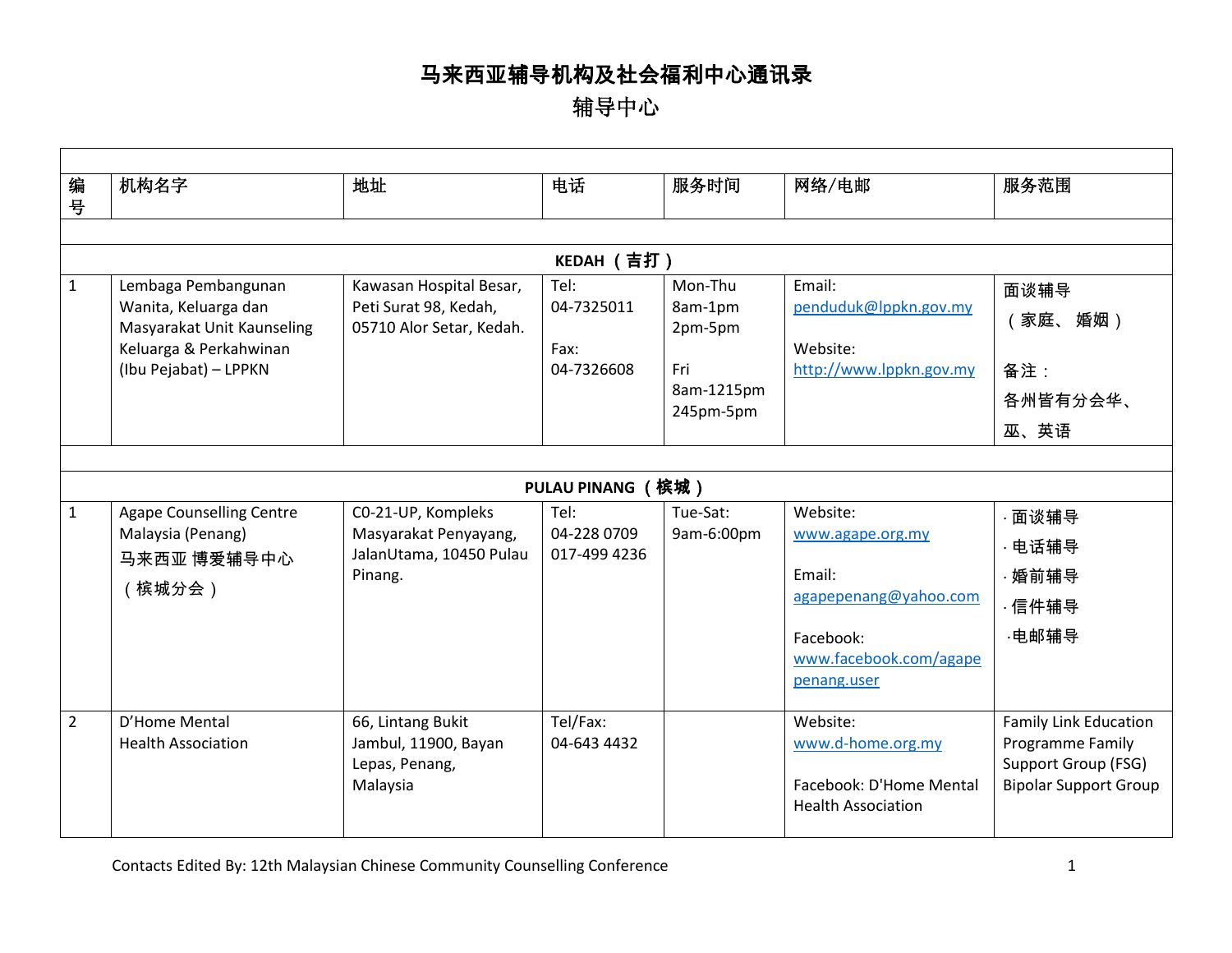| 3 | HD Oasis of Life (HD)<br>檳城溫馨苑                                                                | 93-1, Jalan Gurdwara,<br>10300 Penang.                                                                                | Tel:<br>04-210 9928                                 | Only available<br>on: Tue, Thu,<br>Fri, Sat        | Email:<br>dhomepg@gmail.com<br>Website:<br>www.hdhouse.org/index.p<br>hp/2011-11-19-15-18-24<br>Email:<br>infopg@hdhouse.org | 服務範圍:<br>• 社區免費諮商<br>• 電話<br>•語言:中英巫                    |
|---|-----------------------------------------------------------------------------------------------|-----------------------------------------------------------------------------------------------------------------------|-----------------------------------------------------|----------------------------------------------------|------------------------------------------------------------------------------------------------------------------------------|---------------------------------------------------------|
| 4 | Than Hsiang Mitra Welfare<br><b>Association Penang (Mitraline)</b><br>檀香爱心福利中心<br>(槟城总会)(爱心线) | 132, Jalan Sultan Azlan<br>Shah, 11900 Bayan Lepas,<br>Pulau Pinang.                                                  | Booking:<br>04-645 1141<br>Helpline:<br>04-642 9429 | Mon-Fri:<br>1pm-6pm,<br>7pm-9pm<br>Sat:<br>1pm-6pm | Email:<br>infocentre@thanhsiang.org<br>Counselling email:<br>mitrapenang@gmail.com<br>Website:<br>www.thanhsiang.org         | •个人/ 网络/ 电话/ 社<br>区 辅导<br>● 福利资助<br>备注:<br>• 无收费<br>●华语 |
| 5 | The Befrienders (Penang)<br>心灵扶助协会 (槟城)                                                       | 104-1A, Mewah Court,<br>Jalan Tan Sri The Ewe Lim,<br>11600 Pulau Pinang.                                             | Helpline:<br>04-2815161<br>04-281 1108              | Mon-Fri:<br>3pm-12am<br>Sat-Sun:<br>5pm-11pm       | Counselling email:<br>pat@befpen.org<br>Website:<br>http://www.befpen.org                                                    | • 社区辅导<br>备注:<br>•无收费<br>●巫、英语                          |
| 6 | Women's Centre for Change<br>(WCC) 妇女醒觉中心                                                     | PusatPerkhidmatan<br>Wanita PPW 241, Jalan<br>Burma, 10350 George<br><b>Town Pulau Pinang</b><br>13, Lorong Sutera 6, | Tel:<br>04-228 0342<br>Fax:<br>04-228 5784<br>Tel:  | Mon-Fri:<br>9am-6pm<br>Mon-Fri:                    | Email:<br>wcc@wccpenang.org<br>Website:<br>http://www.wccpenang.org<br>Email:                                                | ● 面谈辅导<br>●电话辅导<br>●电邮辅导<br>●短期庇护所法律咨<br>询              |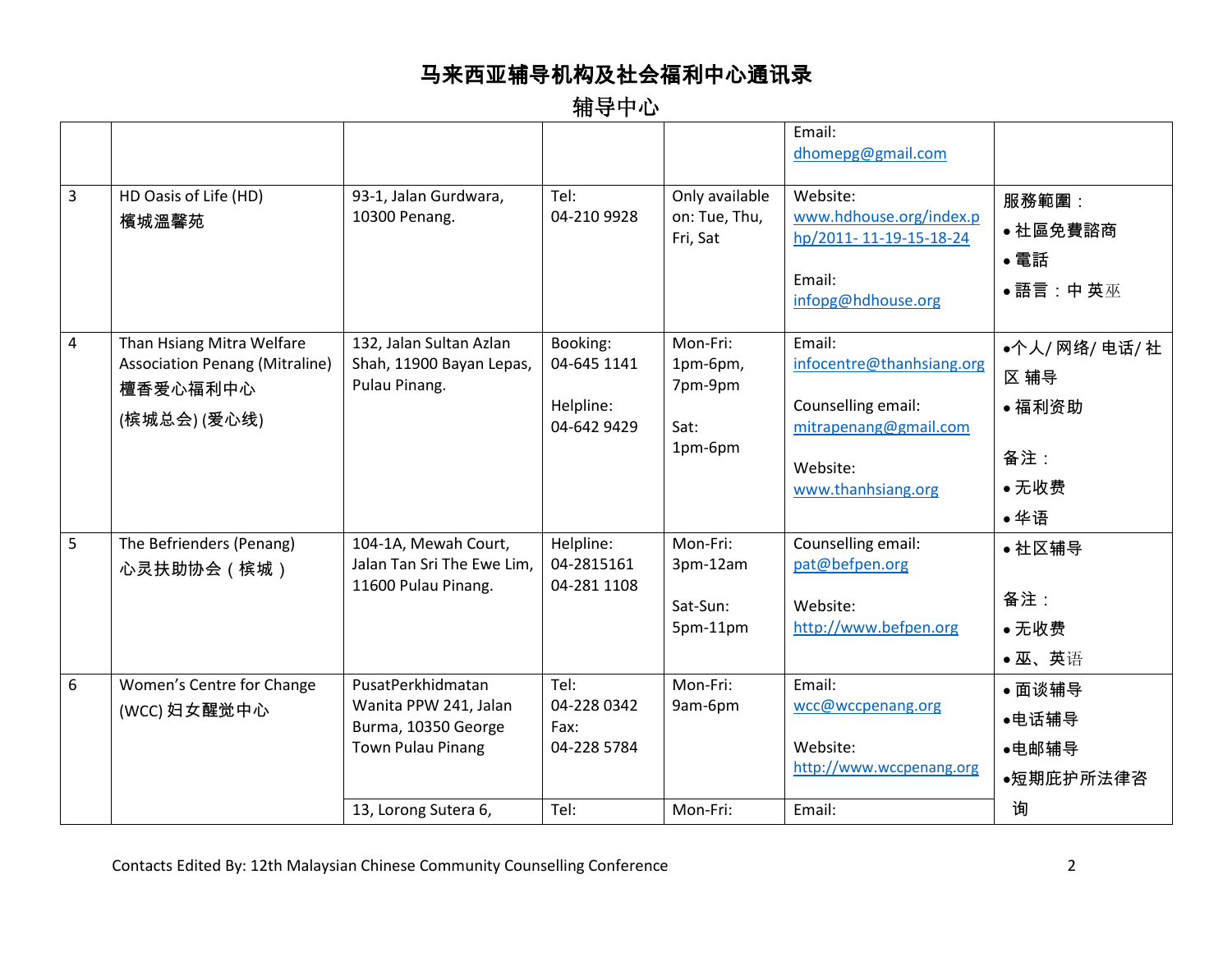|                |                                                                                                                              | <b>Taman Sutera</b><br>13700 Seberang Jaya                                                    | 04-398 8340<br>Fax:<br>04-398 8341       | 9am-5pm                                                         | ppw@wccpenang.org<br>Website:<br>ppw@wccpenang.org                                       | 备注<br>●无收费<br>● 华、巫、 英语                                                |
|----------------|------------------------------------------------------------------------------------------------------------------------------|-----------------------------------------------------------------------------------------------|------------------------------------------|-----------------------------------------------------------------|------------------------------------------------------------------------------------------|------------------------------------------------------------------------|
| $\overline{7}$ | Lembaga Pembangunan<br>Wanita, Keluarga dan<br>Masyarakat Unit Kaunseling<br>Keluarga & Perkahwinan (Ibu<br>Pejabat) - LPPKN | 8875, Jalan Bertam,<br>13200 Kepala Batas,<br>Pulau Pinang.                                   | Tel:<br>04-5755215<br>Fax:<br>04-5755216 | Mon-Thu<br>8am-1pm<br>2pm-5pm<br>Fri<br>8am-1215pm<br>245pm-5pm | Email:<br>penduduk@lppkn.gov.my<br>Website:<br>http://www.lppkn.gov.my                   | • 面谈辅导<br>家庭、婚 姻)<br>备注:<br>● 各州皆有分 会华、<br>巫、英语                        |
| 8              | Unit Kaunseling dan Psikologi,<br><b>Hospital Pulau Pinang</b>                                                               | Hospital Pulau Pinang,<br>Jalan Residensi,<br>Georgetown 10990<br>Penang, Malaysia.           | Tel:<br>04-222 5333                      |                                                                 |                                                                                          | 面谈辅导                                                                   |
| 9              | <b>SEED Training &amp; Counselling</b><br>Centre                                                                             | No 52 (1st floor), Jalan<br>Limau Manis 3, Taman<br>Limau Manis, 14000 BM,<br>Bukit Mertajam. | Tel:<br>012-498 2192                     |                                                                 | Email:<br>seedlifeskills@hotmail.com<br>Facebook:<br>https://goo.gl/wlqP45               | 心理辅导/<br>网络上的辅导 (SKYPE)                                                |
| 10             | Carpe Diem Counseling &<br><b>Consulting PLT</b><br>卡比典心灵成长工作室                                                               | 723-J-1, Vanda Business<br>Park, Jalan Sungai Dua,<br>11700 Gelugor, Penang.                  | 012-2810045                              | Mon-Fri<br>9.30am-<br>6.00pm<br>(需预约)<br>周末需特别安<br>排            | Email:<br>carpediem.pg.my@gmail.c<br>om.<br>Website:<br>www.carpediem-<br>counseling.com | • 辅导与心理治疗<br>(生涯辅导/社区辅<br>导)<br>• 危机事件压力管理<br>企业培训<br>• 自我探索与成长工<br>作坊 |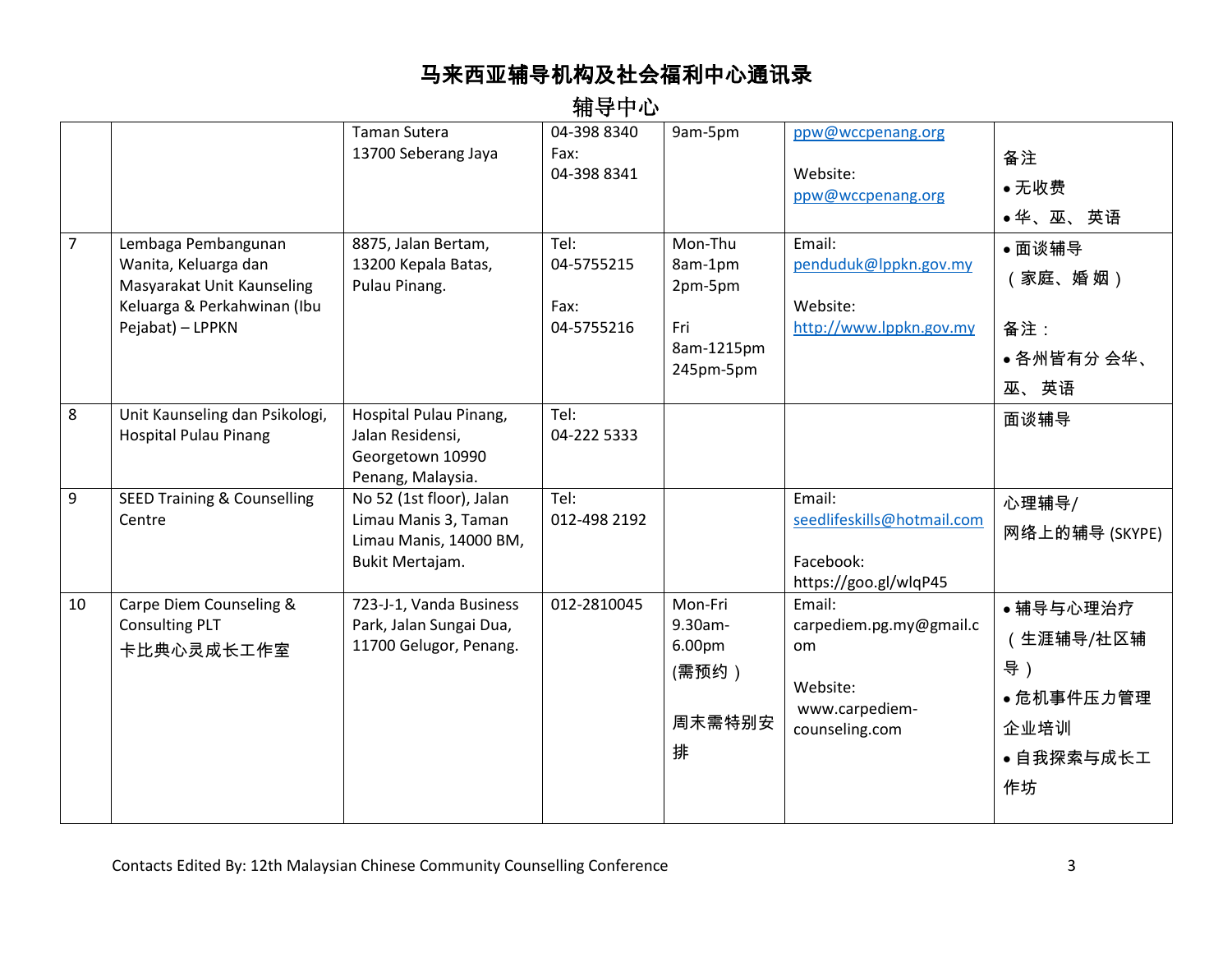|                |                                   |                                                   |                              |            |                       | ●服务对象:儿童、青   |
|----------------|-----------------------------------|---------------------------------------------------|------------------------------|------------|-----------------------|--------------|
|                |                                   |                                                   |                              |            |                       | 少年、家庭、夫妻、    |
|                |                                   |                                                   |                              |            |                       | 成人           |
|                |                                   |                                                   |                              |            |                       |              |
|                |                                   |                                                   |                              |            |                       | 备注:          |
|                |                                   |                                                   |                              |            |                       | ●收费          |
|                |                                   |                                                   |                              |            |                       | ●华,巫,英       |
|                |                                   |                                                   |                              |            |                       |              |
|                |                                   |                                                   | <b>PERAK (霹雳)</b>            |            |                       |              |
| $\mathbf{1}$   | Focus on the Family (Malaysia)    | YMCA Ground Floor, 211,                           | Tel:                         |            | Website:              | ● 书信辅导       |
|                | Sdn. Bhd.                         | Jalan Raja Musa Aziz<br>(Anderson Road), 30300    | 012-5115 836                 |            | http://family.org.my/ | ● 电邮辅导       |
|                | 马来西亚爱家协会                          | Ipoh, Perak.                                      |                              |            | Email:                | • 电话辅导       |
|                |                                   |                                                   |                              |            | moohim@family.org.my  | ● 面谈辅导       |
|                |                                   |                                                   |                              |            | Fb:                   |              |
|                |                                   |                                                   |                              |            | Focus On The Family   | 备注           |
|                |                                   |                                                   |                              |            | Malaysia              | ●华、英语        |
|                |                                   |                                                   |                              |            |                       | ●免收费         |
| $\overline{2}$ | The Befrienders (Ipoh)            | Peti Surat 413, 30750                             | Helpline:                    | Mon-Sun:   |                       | ● 电话辅导       |
|                | 心灵扶助协会 ( 怡保 )                     | Ipoh, Perak.                                      | 05-547 7933                  | 4pm-12am   |                       |              |
|                |                                   |                                                   | Fax:                         |            |                       | 备注:          |
|                |                                   |                                                   | 05-312 3407                  |            |                       | ●无收费         |
|                |                                   |                                                   |                              |            |                       | •巫、英语        |
| $\overline{3}$ | <b>UTAR Community Counselling</b> | P102, Faculty of Arts and                         | Tel:                         | Mon-Fri:   | Email:                | ●临床心理,面谈辅    |
|                | Center                            | Social Science, University<br>Tunku Abdul Rahman, | 05-465 8451<br>(advisable to | 9am-5:30pm | phehks@utar.edu.my    | 导            |
|                |                                   | Jalan Universiti, 31900                           | make                         | Sat:       | Facebook:             | *Appointment |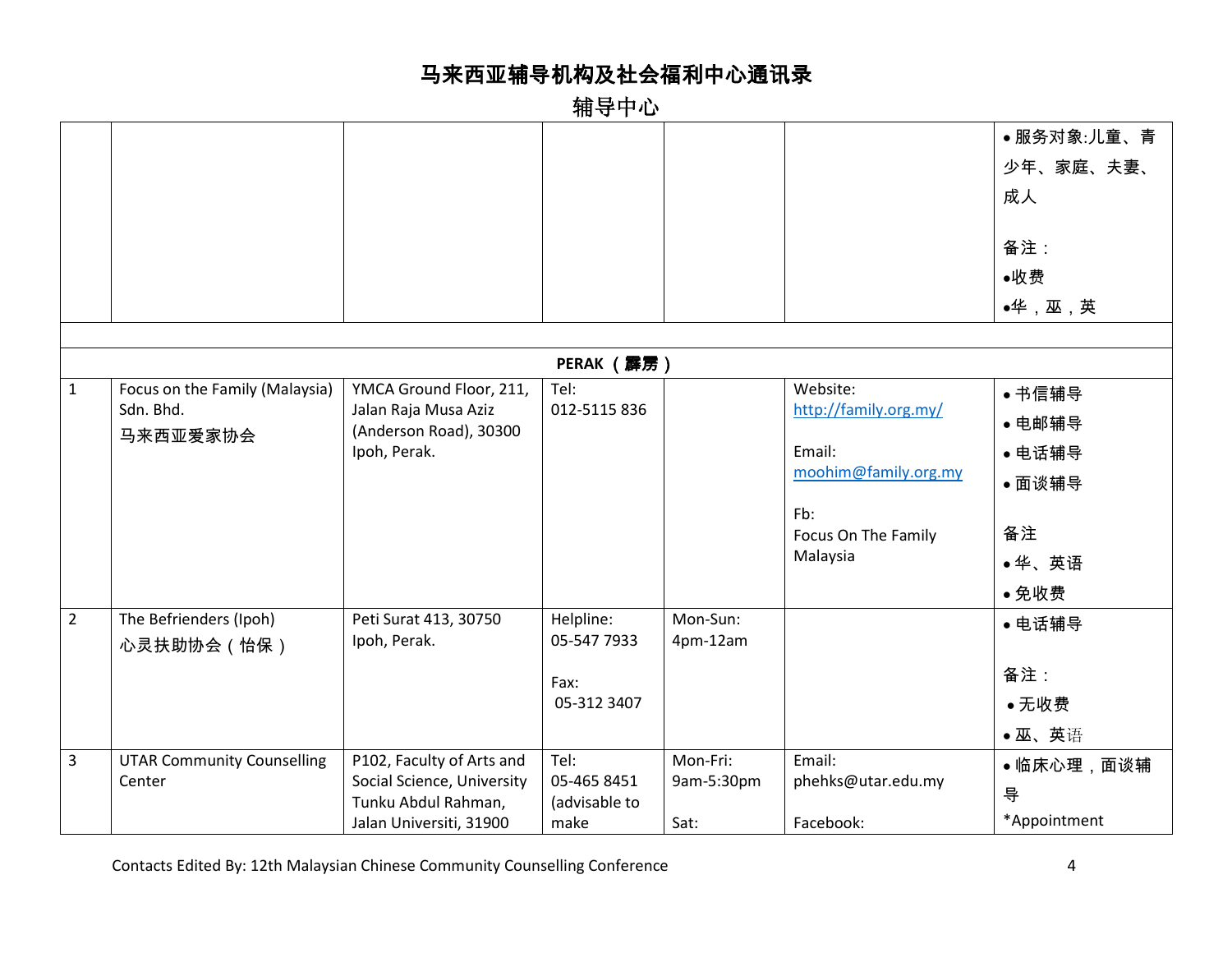|                |                                                                                                                              | Kampar, Perak.                                                                                                   | appointment<br>by phone first)                                                                                      | 9am-1pm                                                         | https://goo.gl/PzhzJM                                                                                                                                                     | needed, fees (subject<br>to monthly household<br>income)                                                            |  |  |  |
|----------------|------------------------------------------------------------------------------------------------------------------------------|------------------------------------------------------------------------------------------------------------------|---------------------------------------------------------------------------------------------------------------------|-----------------------------------------------------------------|---------------------------------------------------------------------------------------------------------------------------------------------------------------------------|---------------------------------------------------------------------------------------------------------------------|--|--|--|
| $\overline{4}$ | Lembaga Pembangunan<br>Wanita, Keluarga dan<br>Masyarakat Unit Kaunseling<br>Keluarga & Perkahwinan (Ibu<br>Pejabat) - LPPKN | Tingkat 3, Blok B,<br>Bangunan Persekutuan<br>Ipoh, Jalan Panglima Bukit<br>Gantang Wahab, 30000<br>Ipoh, Perak. | Tel:<br>05-2410842<br>05-2410143<br>Fax:<br>05-2410873                                                              | Mon-Thu<br>8am-1pm<br>2pm-5pm<br>Fri<br>8am-1215pm<br>245pm-5pm | Email:<br>penduduk@lppkn.gov.my<br>Website:<br>http://www.lppkn.gov.my                                                                                                    | ● 面谈辅导 (家庭、<br>婚姻)<br>备注:<br>• 各州皆有分 会华、<br>巫                                                                       |  |  |  |
|                | SELANGOR (雪隆)                                                                                                                |                                                                                                                  |                                                                                                                     |                                                                 |                                                                                                                                                                           |                                                                                                                     |  |  |  |
| $\mathbf{1}$   | <b>Agape Counselling Centre</b><br>Malaysia<br>马来西亚博爱 辅导中心<br>(总会)                                                           | 56, Jalan PJS 1/46, Taman<br>Petaling Utama, 46150<br>Petaling Jaya, Selangor,<br>Malaysia.                      | Admin:<br>03-7785 4833<br>$/012 - 242$<br>1756<br>Helpline:<br>03-7785 5955<br>03-7781 0800<br>Fax:<br>03-7785 4832 | Tue-Sat<br>9am-1pm<br>2pm-6pm                                   | Website:<br>www.agape.org.my<br>Facebook:<br>马来西亚博爱辅导中心<br><b>Agape Counselling Centre</b><br>Malaysia<br>Email:<br>agapemal@yahoo.com<br>counselling.agape@gmail.c<br>om | ● 面谈辅导<br>● 电话辅导<br>• 婚前辅导<br>•信件辅导<br>• 电邮辅导<br>•游戏治疗<br>• 沙箱游戏治疗<br>• 表达性治疗<br>备注<br>•服务对象:不分种<br>族、宗族信仰之各<br>年龄层 |  |  |  |
| $\overline{2}$ | <b>HELP's Centre For</b><br><b>Psychological And Counselling</b>                                                             | <b>HELP University Subang 2</b><br>Campus, Persiaran                                                             | Tel:<br>03-7849 3000                                                                                                | Mon-Fri:<br>9am-5:30pm                                          | Email:<br>cpcsathelp@gmail.com                                                                                                                                            | 临床心理,心理评                                                                                                            |  |  |  |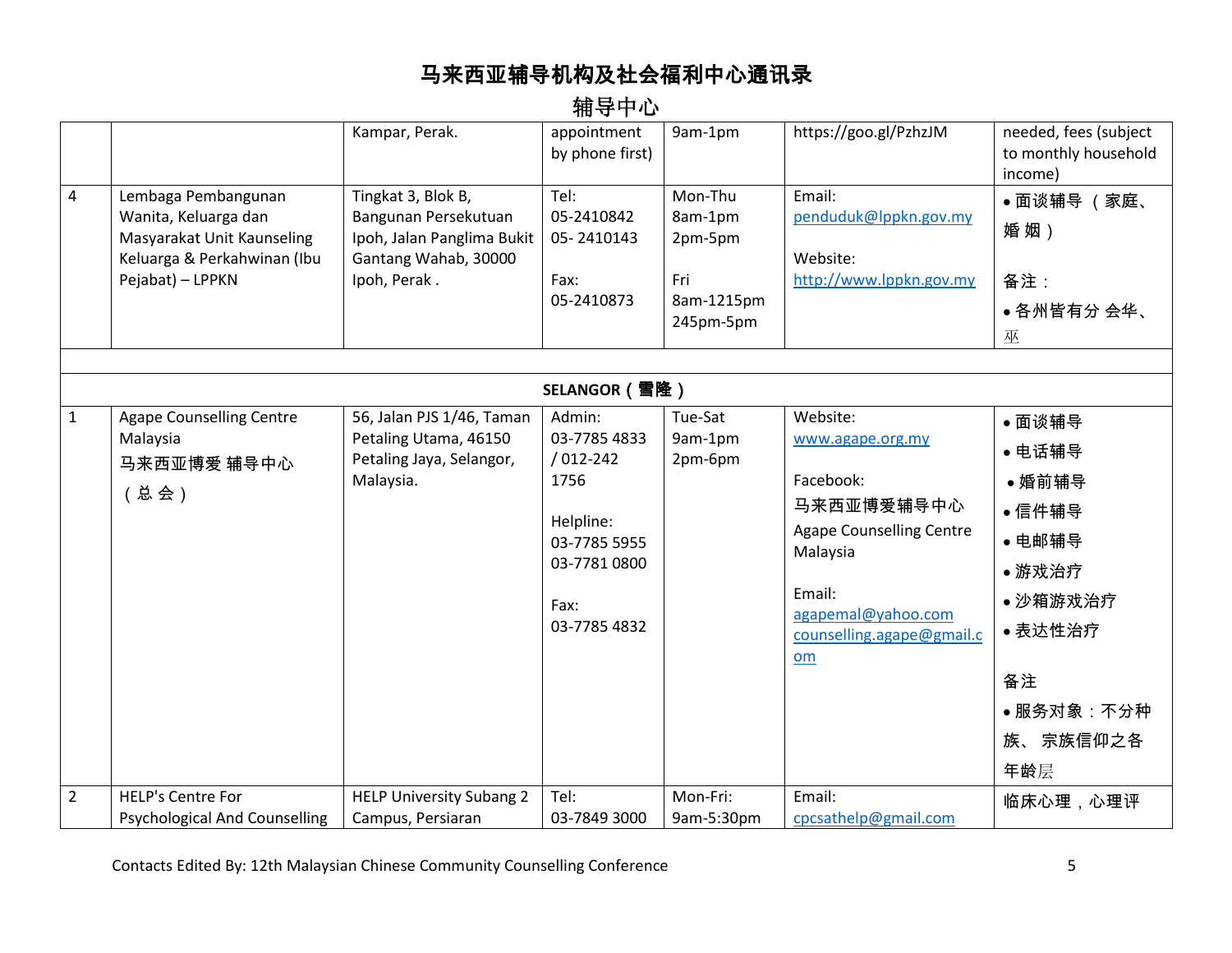辅导中心

|                | Services (CPCS)                                                     | Cakerawala, 40160 Shah<br>Alam, Selangor, Malaysia.<br>Kompleks Pejabat<br>Damansara, 45, Jalan<br>Dungun, Bukit<br>Damansara, 50490 Kuala<br>Lumpur, Wilayah<br>Persekutuan Kuala<br>Lumpur, Malaysia. | Tel:<br>03-2095 8791                                         | Sat: 9am-1pm                                         | Website:<br>https://goo.gl/Q8DfiK                                                                     | 估,面谈辅导                                                        |
|----------------|---------------------------------------------------------------------|---------------------------------------------------------------------------------------------------------------------------------------------------------------------------------------------------------|--------------------------------------------------------------|------------------------------------------------------|-------------------------------------------------------------------------------------------------------|---------------------------------------------------------------|
| $\overline{3}$ | All Women's Action Society<br>(AWAM)<br>全国妇女醒觉 运动组织                 | 85, Jalan 21/1, Sea Park,<br>46300 Petaling Jaya,<br>Selangor, Malaysia.                                                                                                                                | Admin:<br>03-7877 4221<br>Fax:<br>03-7874 3312               | Mon-Sat<br>9am-5pm                                   | Website:<br>www.awam.org.my<br>Email:<br>awam@awam.org.my<br>Fb: All Women's Action<br>Society (AWAM) | ●个人辅导<br>● 电话辅导<br>• 社区辅导<br>备注<br>●无收费华、巫、英<br>语             |
| $\overline{4}$ | Arhdiocesan office for Human<br>Development (AOHD)                  | Archdiocese Pastoral<br>Centre,<br>Level 5, No 5, Jalan<br>Robertson, off Jalan Pudu<br>50150 Kuala Lumpur                                                                                              | Tel:<br>03-2078 5777<br>03-2078 5888<br>Fax:<br>03-2078 5999 |                                                      | E-mail:<br>enquiry@aohd.org<br>Website:<br>www.aohd.org.my                                            | Counseling,<br>Psychiatrist (volunteer<br>basis), art therapy |
| 5              | <b>Buddhist Gem Fellowship</b><br>Counselling Unit (BGFCU)<br>佛教修心苑 | D-G-2, Block D Jalan PJU<br>1A/3K, Taipan 1, Ara<br>Damansara, 47301<br>Petaling Jaya, Selangor<br>Darul Ehsan, Malaysia.                                                                               | Tel:<br>03-7734 7960<br>Whatsapp:<br>018-6635 730            | Tue-Thu<br>10:30am-<br>4:30pm<br>Sat-Sun<br>10am-2pm | Website: www.bgf.org.my<br>Facebook:<br>www.facebook.com/bgf.or<br>$g$ .my/<br>Email: info@bgf.org.my | • 电话辅导<br>● 面谈辅导<br>备注<br>●无收费<br>●英语                         |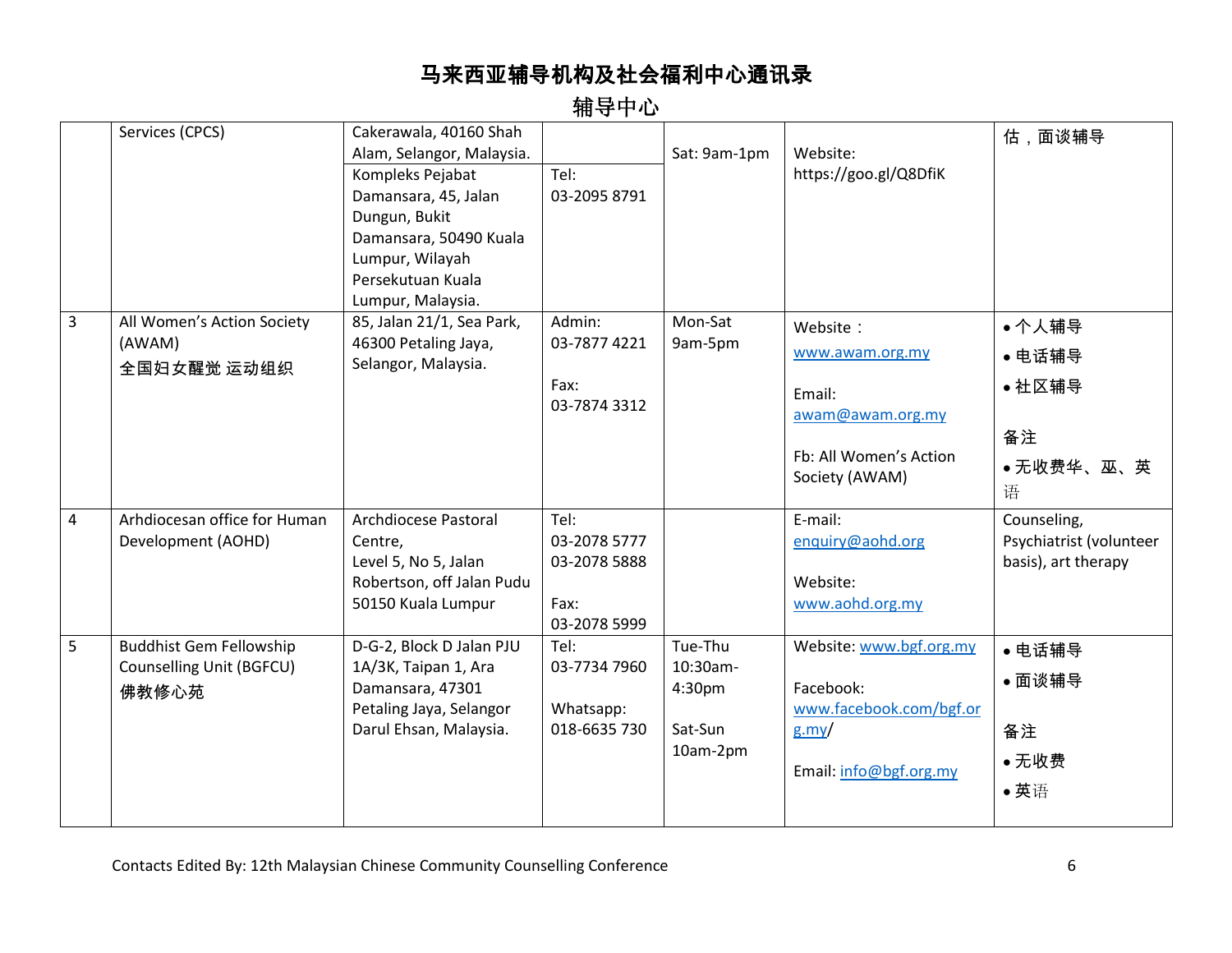| 6              | Calvary Life Ministry                                                    | No. 4, Jalan Damansara<br>Endah, Damansara<br>Heights, 50490 Kuala<br>Lumpur. | Admin:<br>03-2095 6360                                                  | Tues, Fri, Sat<br>9am-5pm<br>Wed & Thurs<br>9am-9pm | Website:<br>http://www.clm.org.my<br>Email: clm@clm.org.my<br>Fb: CLM                                                           | • 书信辅导<br>● 电邮辅导<br>• 电话辅导<br>• 面谈辅导                                                                                                                                                                                       |
|----------------|--------------------------------------------------------------------------|-------------------------------------------------------------------------------|-------------------------------------------------------------------------|-----------------------------------------------------|---------------------------------------------------------------------------------------------------------------------------------|----------------------------------------------------------------------------------------------------------------------------------------------------------------------------------------------------------------------------|
| $\overline{7}$ | Chinese Christian Mission Fei<br>Yue Family Service Center<br>中信飞跃家庭服务中心 | 31A, Jalan Sungai Besi<br>Indah 1/19, 43300 Seri<br>Kembangan, Selangor.      | Tel:<br>03-8945 6612<br>Fax:<br>03-8945 7612                            | Mon-Fri:<br>10am-5pm                                | Counselling email:<br>saltlight.ccmfy@gmail.com<br>Email:<br>publication@ccmfy.org<br>Website:<br>http://www.ccmfy.org/ho<br>me | • 书信辅导<br>• 电邮辅导<br>● 电话辅导<br>● 面谈辅导<br>备注<br>●无收费<br>●华、英语                                                                                                                                                                |
| 8              | Enrich Counseling & Therapy<br>Centre<br>以乐辅导与治疗中心                       | 17-3, Jln Puteri 1/6, Bdr<br>Puteri, 47100 Puchong,<br>Selangor.              | Tel:<br>03-8061 8061<br>017-6683702<br>(Yvonne)<br>Fax:<br>03-8063 3063 |                                                     | Website:<br>www.jm-enrich.my<br>Email:<br>inquiry@jm-enrich.my                                                                  | • Counseling in:-<br>- Individual<br>- Couple<br>- Family<br>- Child<br>- Group<br>• Drama therapy<br>• Music Therapy<br>• Expressive Therapy<br>• Career Guidance<br>• Psychometric<br>Assessments<br>•Seminars/Workshops |
| 9              | Focus on the Family (Malaysia)<br>Sdn. Bhd.<br>马来西亚爱家协会                  | 6-2, Jalan Bersatu, 13/4,<br>46200 Petaling Jaya,<br>Selangor.                | Tel:<br>03-7954 7920                                                    | Mon-Fri<br>9am-6pm                                  | Website:<br>www.family.org.my                                                                                                   | • 书信辅导<br>• 电邮辅导                                                                                                                                                                                                           |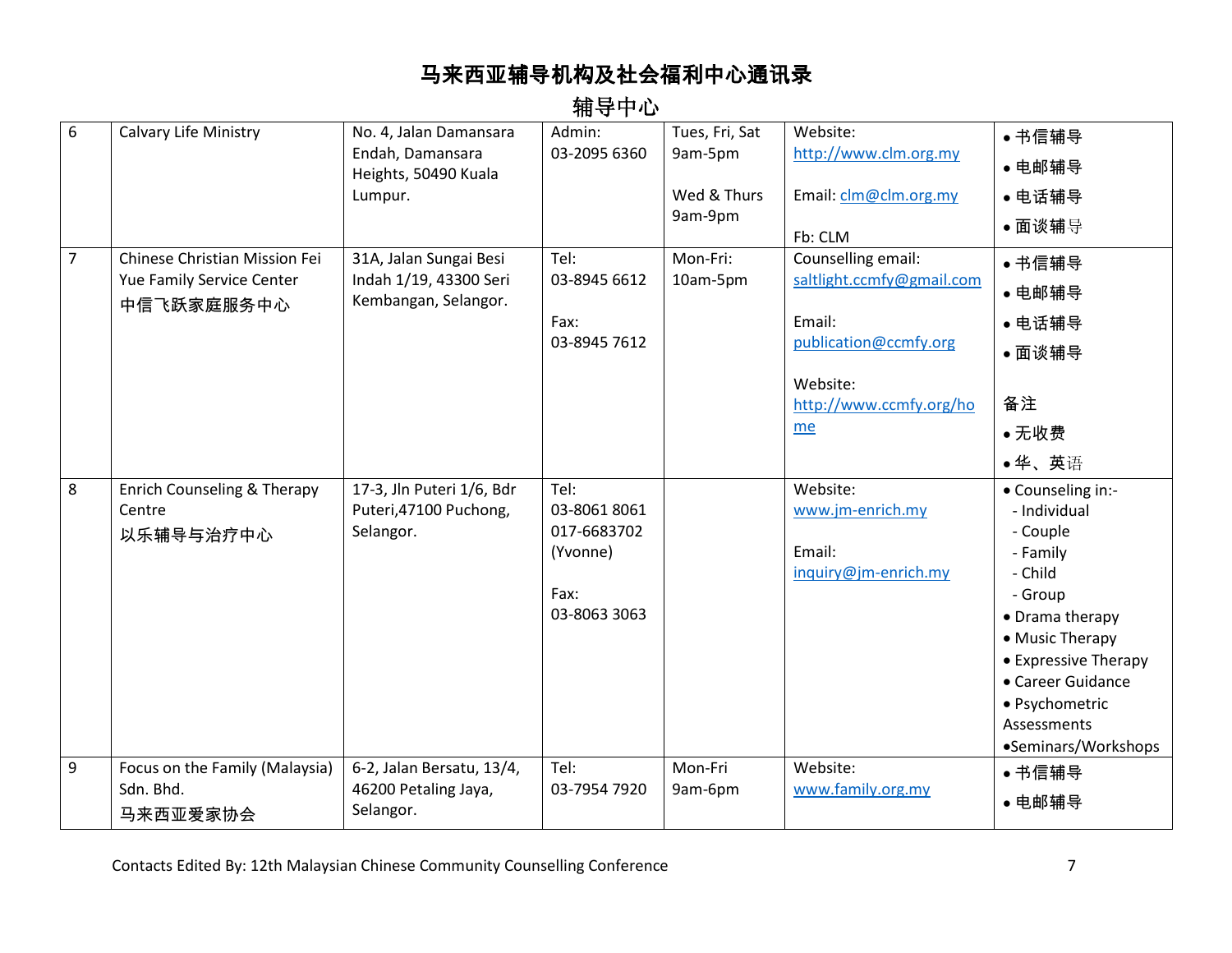|    |                                 |                            | Fax:         | Email:                     | ● 电话辅导                   |
|----|---------------------------------|----------------------------|--------------|----------------------------|--------------------------|
|    |                                 |                            | 03-7954 7858 | focus@family.org.my        | ● 面谈辅导 备注                |
|    |                                 |                            |              |                            | ●华、英语                    |
|    |                                 |                            |              |                            | •免收费                     |
| 10 | Glad Tidings Assembly of God    | No. 6, Jalan Bersatu 13/4, | Tel:         | Email:                     | • Family enrichment      |
|    | 神召会喜信堂                          | Section 13, 46200          | 03-7958 2777 | gtchinese@gladtidings.my   | • Family life education  |
|    |                                 | Petaling Jaya, Selangor    |              |                            | • People helper          |
|    |                                 | Darul Ehsan, Malaysia      | Fax:         | Website:                   | services                 |
|    |                                 |                            | 03-7958 5300 | www.gladtidings.my/lifecar | • Support group          |
|    |                                 |                            |              | e.htm                      | services                 |
|    |                                 |                            |              |                            | • Befriender services    |
|    |                                 |                            |              |                            | • Orphanage              |
|    |                                 |                            |              |                            | · Drug Rehab             |
|    |                                 |                            |              |                            | • Child development      |
|    |                                 |                            |              |                            | center                   |
|    |                                 |                            |              |                            | • Seniors home           |
| 11 | <b>Grace Community Services</b> | 81E, 4th Floor, Sri Bunus, | Tel/fax:     | Email:                     | • Counselling service    |
|    | Centre                          | Jalan Medan Bunus, Off     | 03-2602 3422 | gcsckualalumpur@gmail.co   | • Home for unwed         |
|    |                                 | Jalan Masjid India, 50100  |              | m                          | mother                   |
|    |                                 | Kuala Lumpur.              |              |                            | • Poor clinic            |
|    |                                 |                            |              | Website:                   | • Drug rehab             |
|    |                                 |                            |              | http://www.gracecommuni    | • Shelter for homeless   |
|    |                                 |                            |              | tyservices.my              | women                    |
|    |                                 |                            |              |                            | • Music for              |
|    |                                 |                            |              |                            | underprivileged          |
|    |                                 |                            |              |                            | children and young       |
|    |                                 |                            |              |                            | people                   |
|    |                                 |                            |              |                            | • Welfare activities for |
|    |                                 |                            |              |                            | senior citizens          |
|    |                                 |                            |              |                            | • Feeding the poor       |
|    |                                 |                            |              |                            | • Orphanage              |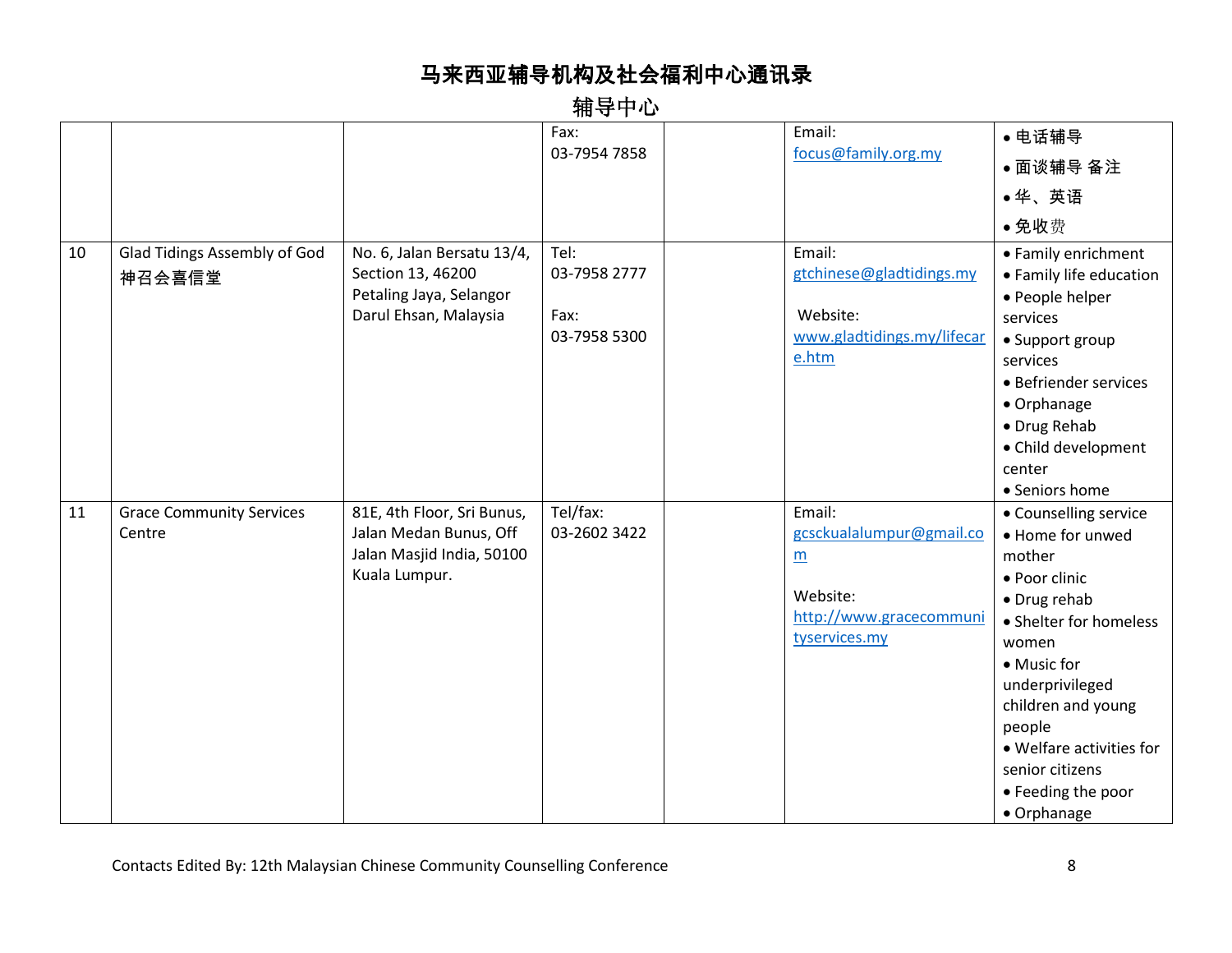| 12 | HD Oasis of Life                                          | 59-C, Jalan Desa Bakti,                        | Tel:                           | Office Hour:   | Website:                      | 服務範圍:            |
|----|-----------------------------------------------------------|------------------------------------------------|--------------------------------|----------------|-------------------------------|------------------|
|    | 溫馨苑 (吉隆玻分苑)                                               | Taman Desa, 58100,                             | 03-7982 5773                   | Tue, Thu, Fri, | http://www.hdhouse.org/i      | ●社區免費諮商          |
|    |                                                           | Kuala Lumpur.                                  | 03-7980 2503                   | Sat            | n dex.php/2011-11-19-15-      |                  |
|    |                                                           |                                                |                                |                | 18-24                         | • 電話             |
|    |                                                           |                                                | Fax:                           |                |                               | •語言:中英巫          |
|    |                                                           |                                                | 03-7980 0371                   |                | Email: infokl@hdhouse.org     |                  |
| 13 | Kuala Lumpur And Selangor                                 | Kuala Lumpur And                               | Tel:                           | Mon:           | Website:                      | • 书信辅导           |
|    | <b>Chinese Assembly Hall</b><br><b>Counselling Centre</b> | Selangor Chinese<br>Assembly Hall, No 1, Jalan | 03-2274 6645                   | 7pm-9pm        | http://klscah.org.my          | • 电邮辅导           |
|    | 隆雪华堂咨询辅导中心                                                | Maharajalela, 50150                            | Fax:                           | Tue:           | Fb: 隆雪华堂妇女组咨询                 | ● 电话辅导           |
|    |                                                           | Kuala Lumpur.                                  | 03-2272 4089                   | 3pm-7pm        | 辅导中心                          | ●面谈辅导            |
|    |                                                           |                                                |                                |                |                               |                  |
|    |                                                           |                                                | Helpline:<br>03-2272 1195      | Thur:          |                               |                  |
|    |                                                           |                                                | $/03 - 2273$                   | 3pm-9pm        |                               |                  |
|    |                                                           |                                                | 9195                           |                |                               |                  |
|    |                                                           |                                                |                                |                |                               |                  |
| 14 | Life Line Association Malaysia                            | No 1-3, 3rd Floor, Jalan                       | Tel/Fax:                       | 日间辅导:          | Website:                      | ● 免费辅导:          |
|    | 马来西亚生命线协会                                                 | Jelatek 1, Pusat                               | 03-4266 6195                   | Mon:           | www.lifeline.org.my           |                  |
|    |                                                           | Perniagaan Jelatek,                            |                                | 10am-12pm,     |                               | - 电话             |
|    |                                                           | Setiawangsa, 54200 Kuala                       | Helpline:                      | 2pm-4pm        | Email:                        | 电邮               |
|    |                                                           | Lumpur.                                        | 03-4265 7995                   |                | admin@lifeline.org.my         | - 面谈             |
|    |                                                           |                                                |                                | Fri:           | Counselling email:            | • 青少年关怀服务        |
|    |                                                           |                                                |                                | $10am-12pm$    | counselling@lifeline.org.m    | •游戏治疗            |
|    |                                                           |                                                |                                | Sat: 2pm-5pm   | Y                             | • 社会教育           |
|    |                                                           |                                                |                                |                | FB:                           |                  |
|    |                                                           |                                                |                                | 晚间辅导:          | Life Line Association         | <b>•捐血,环保,老人</b> |
|    |                                                           |                                                |                                | Mon-Fri: 7pm-  | Malaysia                      | 院 拜访等服务          |
|    |                                                           |                                                |                                | 10pm           |                               |                  |
|    |                                                           |                                                |                                |                |                               |                  |
| 15 | New Era University College                                | Block B&C, Lot 5, Seksyen                      | Tel:                           | Mon-Fri:       | Email:                        | 个人辅导,夫妻/伴侣       |
|    | <b>Counselling Centre</b>                                 | 10, Jalan Bukit, 43000<br>Kajang, Selangor.    | 03-8739 2770<br>ext 6211, 6212 | 8:30am-5pm     | counselling@newera.edu.<br>my | 会谈,家庭会谈,         |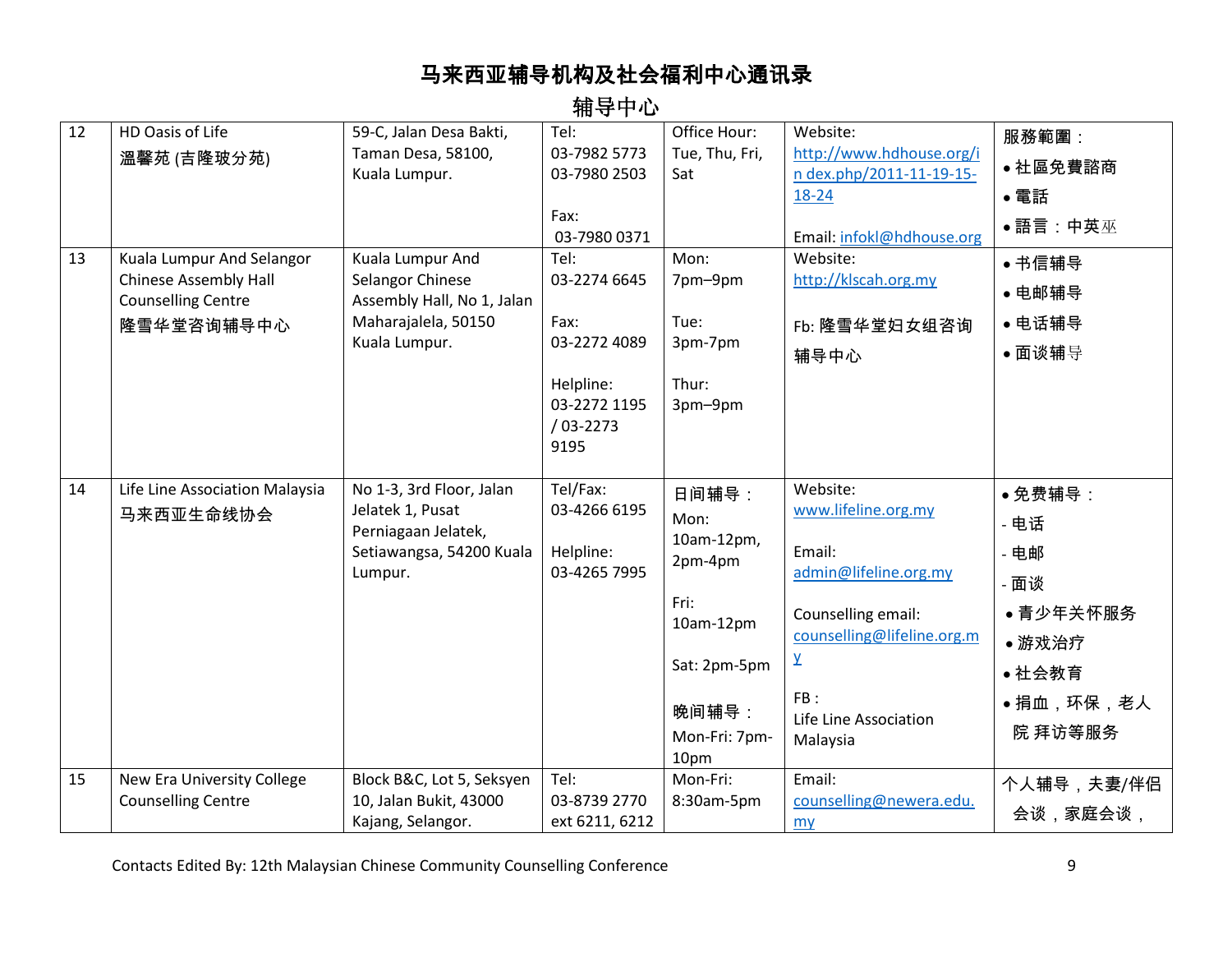| 16 | 新纪元大学学院辅导中心<br>Than Hsiang Mitra Welfare          |                                                                | Tel:                                                                        |                                                                       | Website:<br>https://www.newera.edu.<br>my/counselling centre<br>FB:<br>https://www.facebook.co<br>m/neuccs<br>Email:                                           | 升学/生涯辅导,儿<br>童游戏治疗<br>*备注:华语,收费                                                                      |
|----|---------------------------------------------------|----------------------------------------------------------------|-----------------------------------------------------------------------------|-----------------------------------------------------------------------|----------------------------------------------------------------------------------------------------------------------------------------------------------------|------------------------------------------------------------------------------------------------------|
|    | <b>Association KL</b><br>檀香爱心福利中心<br>吉隆坡分会)(爱心线)  | No 196, Batu 3 1/4, Jalan<br>Klang Lama, 58000 Kuala<br>Lumpur | 03-7971 9876<br>03-7981 5301<br>Helpline:<br>03-7981 5300<br>03-7981 5301   | 电话辅导<br>Sun-Fri:<br>8pm-10pm<br>行政&面谈预<br>约<br>Mon-Sat:<br>9am-5.30pm | mitrawelfare@gmail.com<br>/mitrakl@thanhsiang.org<br>Website:<br>http://mitrawelfarecentrek<br>I.blogspot.com/<br>Facebook:<br>Than Hsiang Mitra Welfare<br>KL | • 热线辅导<br>● 面谈辅导<br>● 电邮辅导<br>● 书信辅导<br>备注<br>• 无收费<br>●华语<br>●一般性的心理辅导<br>及查询<br>• 必要时会转介合适<br>机构跟进 |
| 17 | The Befrienders (Kuala<br>Lumpur)<br>心灵扶助协会 (吉隆坡) | 95, Jalan Templer, 46000<br>Petaling Jaya, Selangor.           | Tel:<br>03-7957 1306<br>Fax:<br>03-7957 0497<br>24Hours<br><b>Helpline:</b> | Face-to-Face<br>Counselling:<br>By<br>appointment                     | Admin email:<br>admin@befrienders.org.my<br>Counselling email:<br>sam@befrienders.org.my<br>Website:<br>http://www.befrienders.or                              | ●社区辅导                                                                                                |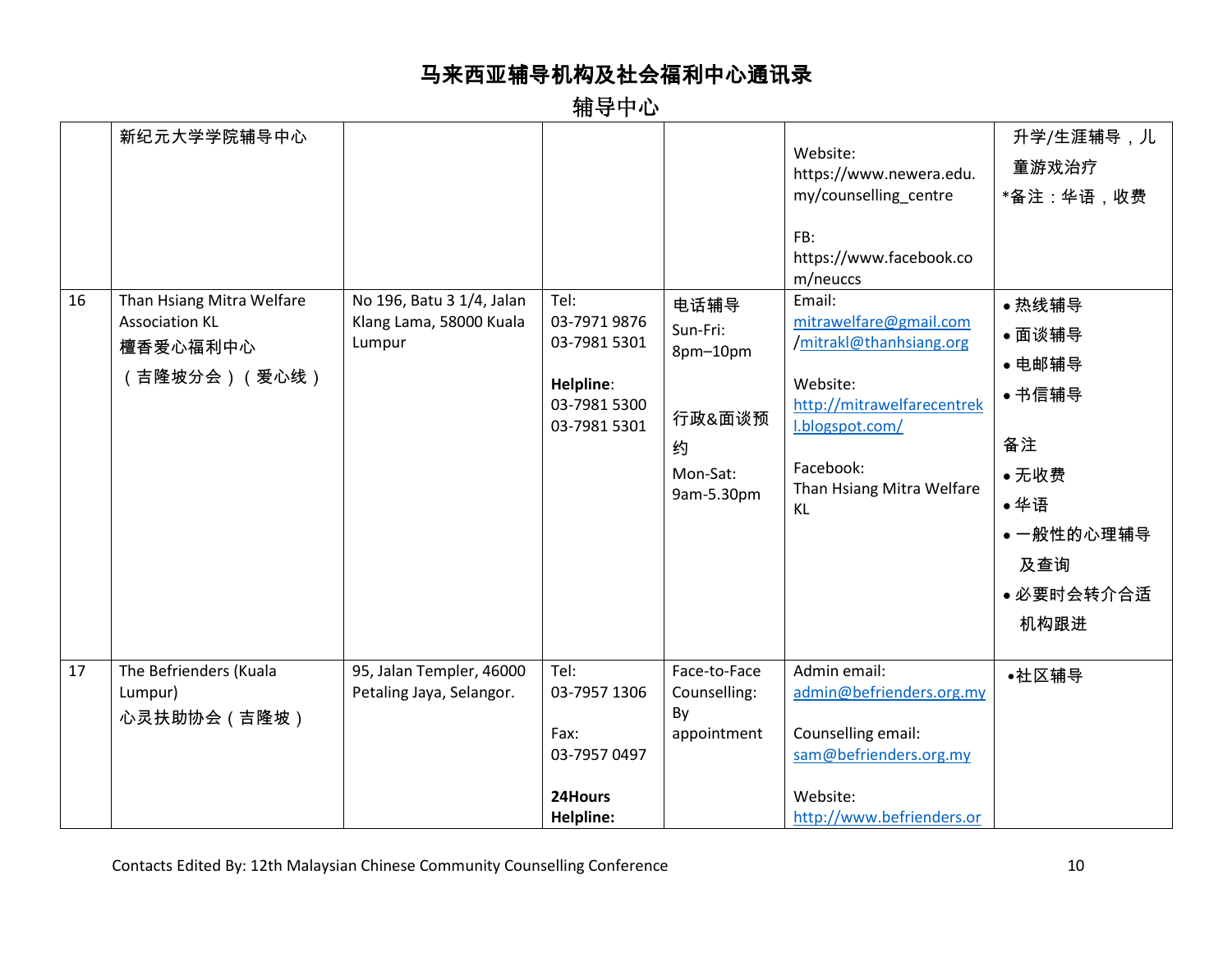|    |                                                    |                                                                                                              | .                                                                                                     |                                                                                                      |                                                                                                                     |                                                                                                                                               |
|----|----------------------------------------------------|--------------------------------------------------------------------------------------------------------------|-------------------------------------------------------------------------------------------------------|------------------------------------------------------------------------------------------------------|---------------------------------------------------------------------------------------------------------------------|-----------------------------------------------------------------------------------------------------------------------------------------------|
|    |                                                    |                                                                                                              | 03-7956 8144/<br>03-7956 8145                                                                         |                                                                                                      | g.my                                                                                                                |                                                                                                                                               |
| 18 | The Bridge Communication<br>Sdn. Bhd.<br>文桥传播中心辅导室 | 40, Lorong 6E/91, Taman<br>Shamelin Perkasa, Batu<br>31/ <sub>2</sub> , Jalan Cheras, 56100<br>Kuala Lumpur. | Tel:<br>03-9286 4046<br>Fax:<br>03-9286 4063<br>Whatsapp:<br>017-2296782<br>Helpline:<br>03-9287 7251 | Mon-Fri:<br>9am-12pm,<br>1pm-4pm                                                                     | Website:<br>http://www.bridge.org.my<br>Counselling email:<br>b counsel@yahoo.com                                   | • 个人辅导<br>• 社区辅导<br>备注:<br>●收费<br>●华语                                                                                                         |
| 19 | Xiao En Centre<br>孝恩辅导与咨商                          | No. 1, Jalan Kuari, Cheras,<br>56100 Kuala Lumpur.                                                           | Admin:<br>03-9145 3888<br>Helpline:<br>1-800-888-333<br>Fax:<br>03-91453999                           | Mon-Fri<br>8:30am-<br>5:30pm<br>Face-to-Face &<br>Grief<br>Counselling<br><b>Booking</b><br>Required | Website:<br>www.xiao-en.com<br>Facebook:<br>www.facebook.com/xiaoen<br>Counselling email:<br>enquiry@xiao-en.com.my | ● 丧亲陪伴与辅导:<br>● 电话支持(包含在<br>孝恩殡葬配套)<br>- 个别辅导<br>- 家庭辅导团体辅<br>导<br>●面谈辅导需收费<br>• 学校与社区生之生<br>死教育关怀活动:<br>- 讲座<br>- 工作坊<br>- 专栏文章<br>- 电视电台访节目 |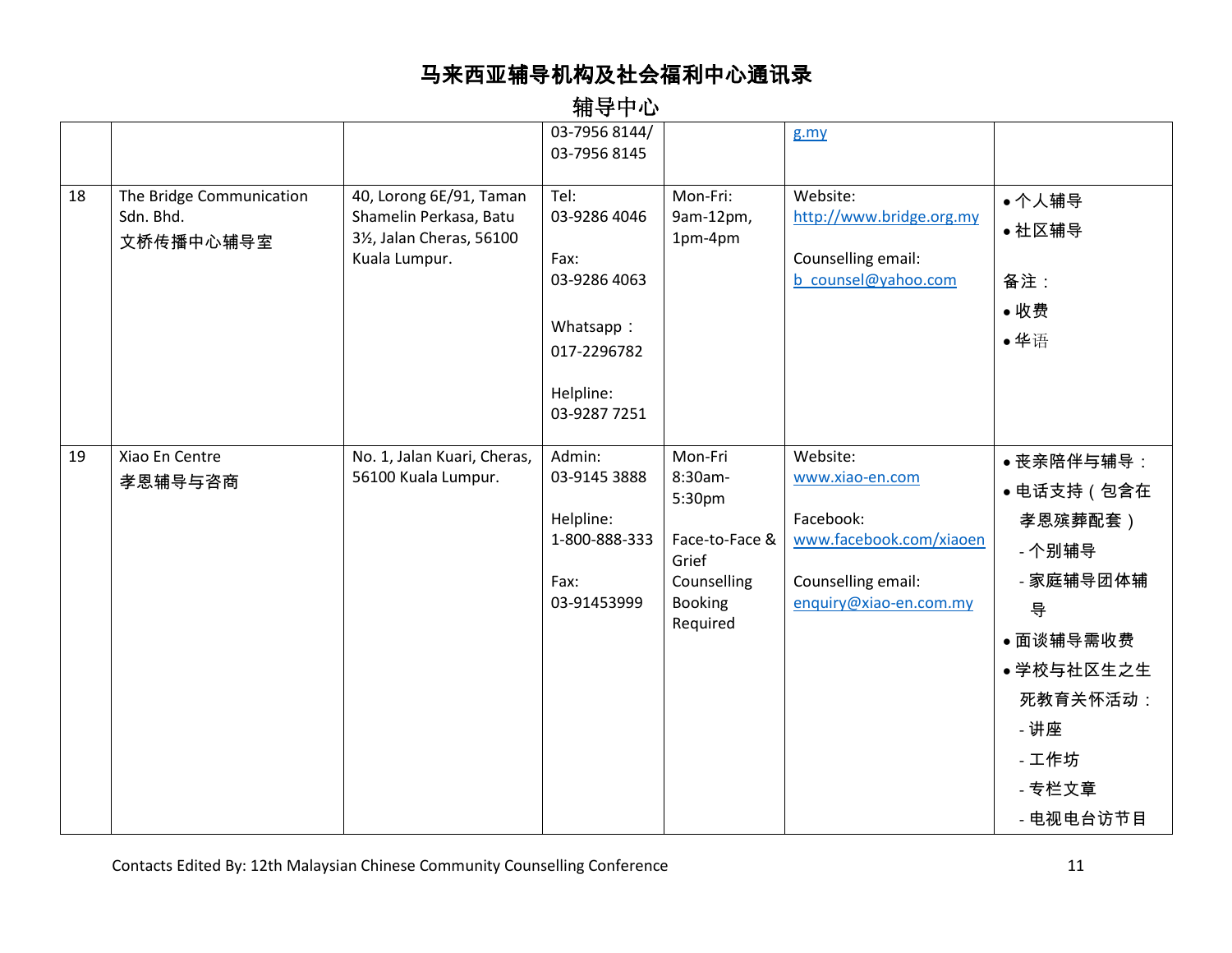|    |                                                       |                                                     |                              |             |                                   | - 失落悲伤照护资 |
|----|-------------------------------------------------------|-----------------------------------------------------|------------------------------|-------------|-----------------------------------|-----------|
|    |                                                       |                                                     |                              |             |                                   | 讯 简章      |
|    |                                                       |                                                     |                              |             |                                   | - 生命故事馆(阅 |
|    |                                                       |                                                     |                              |             |                                   | 读空间)      |
| 20 | Young Buddhist Association of                         | 9, Jalan SS25/24, Taman                             | Phone                        | Tue & Thu:  | Email:                            | • 电话      |
|    | Malaysia PELITA Psychological<br><b>Guidance Unit</b> | Mayang, 47301 Petaling<br>Jaya, Selangor, Malaysia. | Counselling:<br>03-7805 3030 | 8pm-10pm    | pelita@ybam.org.my                | ● 面谈辅导    |
|    | 马佛青心灯心理咨询小组                                           |                                                     |                              | Sat:        | Website:                          |           |
|    |                                                       |                                                     |                              | 3pm-6pm     | www.ybam.org.my                   | 备注:       |
|    |                                                       |                                                     |                              | Mon-Fri:    | Counselling email:                | • 无收费     |
|    |                                                       |                                                     | Face-to-Face                 | 6pm-10pm    | ybampg@ybam.org.my                | ●华语       |
|    |                                                       |                                                     | Counselling:<br>011-1638     |             |                                   |           |
|    |                                                       |                                                     | 4805                         |             |                                   |           |
|    |                                                       |                                                     |                              |             |                                   |           |
| 21 | Bahagian Kaunseling&<br>Psikologi, Jabatan Kebajikan  | Level 9, Grand Season's<br>Avenue, No. 72, Jalan    | Helpline:<br>03-2612 4000    | Office Hour | Website:<br>http://www.jkm.gov.my | • 个人辅导    |
|    | Masyarakat                                            | Pahang, 50564 Kuala                                 | ext. 4072                    | Mon-Thu:    |                                   | • 社区辅导    |
|    |                                                       | Lumpur.                                             | 4073/4075                    | 8am-5pm     | Email:                            |           |
|    |                                                       |                                                     | 03-4044 1188<br>03-2612 4072 | Fri:        | jkmn kl@jkm.gov.my                |           |
|    |                                                       |                                                     |                              | 8am-12pm,   |                                   |           |
|    |                                                       |                                                     | Fax:                         | 2:45pm-5pm  |                                   |           |
|    |                                                       |                                                     | 03-4042 8185<br>03-8323 2051 |             |                                   |           |
| 22 | Department of Counselling,                            | Hospital Kuala Lumpur,                              | Tel:                         | Mon-Fri:    | Email:                            | ● 面谈辅导    |
|    | Hospital Kuala Lumpur                                 | Unit Psikologi Kaunseling,                          | 03-2615 5970                 | 8:30am-5pm  | kaunseling@hkl.moh.gov.           | • 危机处理    |
|    |                                                       | Jalan Pahang, 50586<br>Kuala Lumpur.                | Fax:                         |             | m <sub>y</sub>                    |           |
|    |                                                       |                                                     | 03-2615 5971                 |             | Website:                          | 备注:       |
|    |                                                       |                                                     |                              |             | http://www.hkl.gov.my             |           |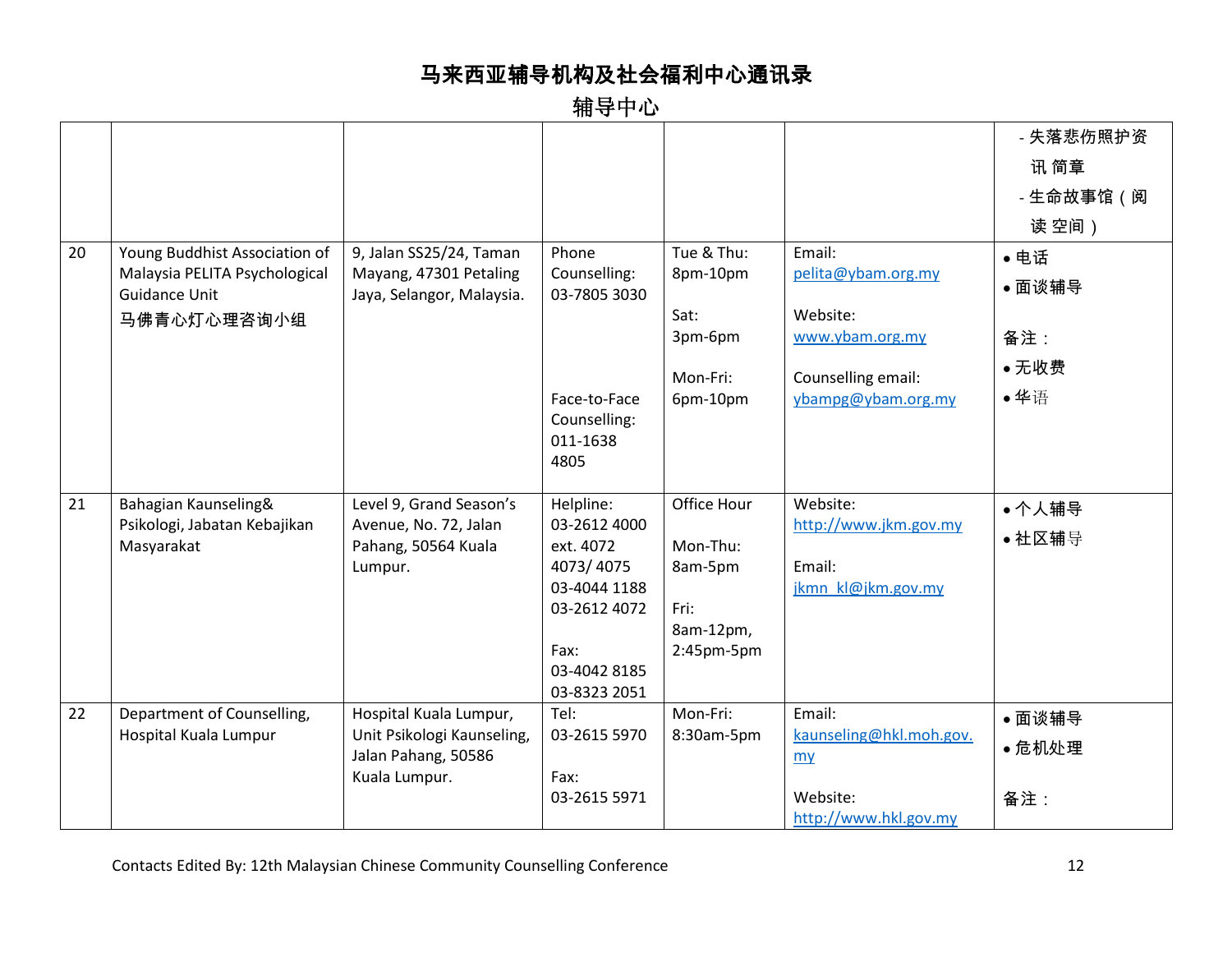|                |                                                                             |                                                                                         |                                                                                                      |                                               |                                                                                                  | ●需要医生推荐信                                    |
|----------------|-----------------------------------------------------------------------------|-----------------------------------------------------------------------------------------|------------------------------------------------------------------------------------------------------|-----------------------------------------------|--------------------------------------------------------------------------------------------------|---------------------------------------------|
| 23             | Wanita MCA - National<br><b>Counselling Bureau Malaysia</b><br>马华公会中央妇女组辅导局 | 8th Floor, Wisma MCA,<br>163, Jalan Ampang,<br>50450 Kuala Lumpur,<br>Malaysia.         | HQ<br>03-2203 3888<br>妇女组<br>03-2203 3879/<br>3880/3881/38<br>82 / 3890                              | Office Hour:<br>8.45am-<br>5.30pm             | Email:<br>women@mca.org.my<br>aurelia@mca.org.my (妇<br>女援助)<br>Website:<br>http://www.mca.org.my | • 法律咨询<br>•儿童及妇女援助、<br>家庭问题<br>备注:<br>• 无收费 |
|                |                                                                             |                                                                                         | 妇女援助<br>03-2203 3884                                                                                 |                                               |                                                                                                  | ●华、英语                                       |
|                |                                                                             |                                                                                         |                                                                                                      |                                               |                                                                                                  |                                             |
|                |                                                                             |                                                                                         | <b>NEGERI SEMBILAN ( 森美兰 )</b>                                                                       |                                               |                                                                                                  |                                             |
| $\mathbf{1}$   | The Befrienders (Seremban)<br>心灵扶助协会 (芙蓉)                                   | 171, Tingkat Atas, Jalan<br>Dato Bandar Tunggal,<br>70000 Seremban, Negeri<br>Sembilan. | Helpline:<br>06-765 3588<br>06-765 3589                                                              | Mon-Fri:<br>7pm-10pm                          |                                                                                                  | • 电话辅导<br>备注:<br>• 无收费<br>●巫、英语             |
| $\overline{2}$ | Unit Kaunseling Dewan<br>Perhimpunan China Negeri<br>Sembilan<br>森华堂辅导中心    | 96, 2nd Floor, Jalan<br><b>Temiang, 70200</b><br>Seremban, Negeri<br>Sembilan.          | Tel:<br>06-763 940<br>06-763 3477<br>Fax:<br>06-767 7891<br>Helpline:<br>06-762 2223<br>011-37349448 | Mon & Thurs:<br>8pm-9.30pm<br>Sat:<br>3pm-5pm | Email:<br>nscacounsellingcentre@ya<br>hoo.com<br>Website:<br>http://huatangns.org.my/            | • 个人/ 社区辅导<br>备注:<br>• 无收费<br>●华、英语         |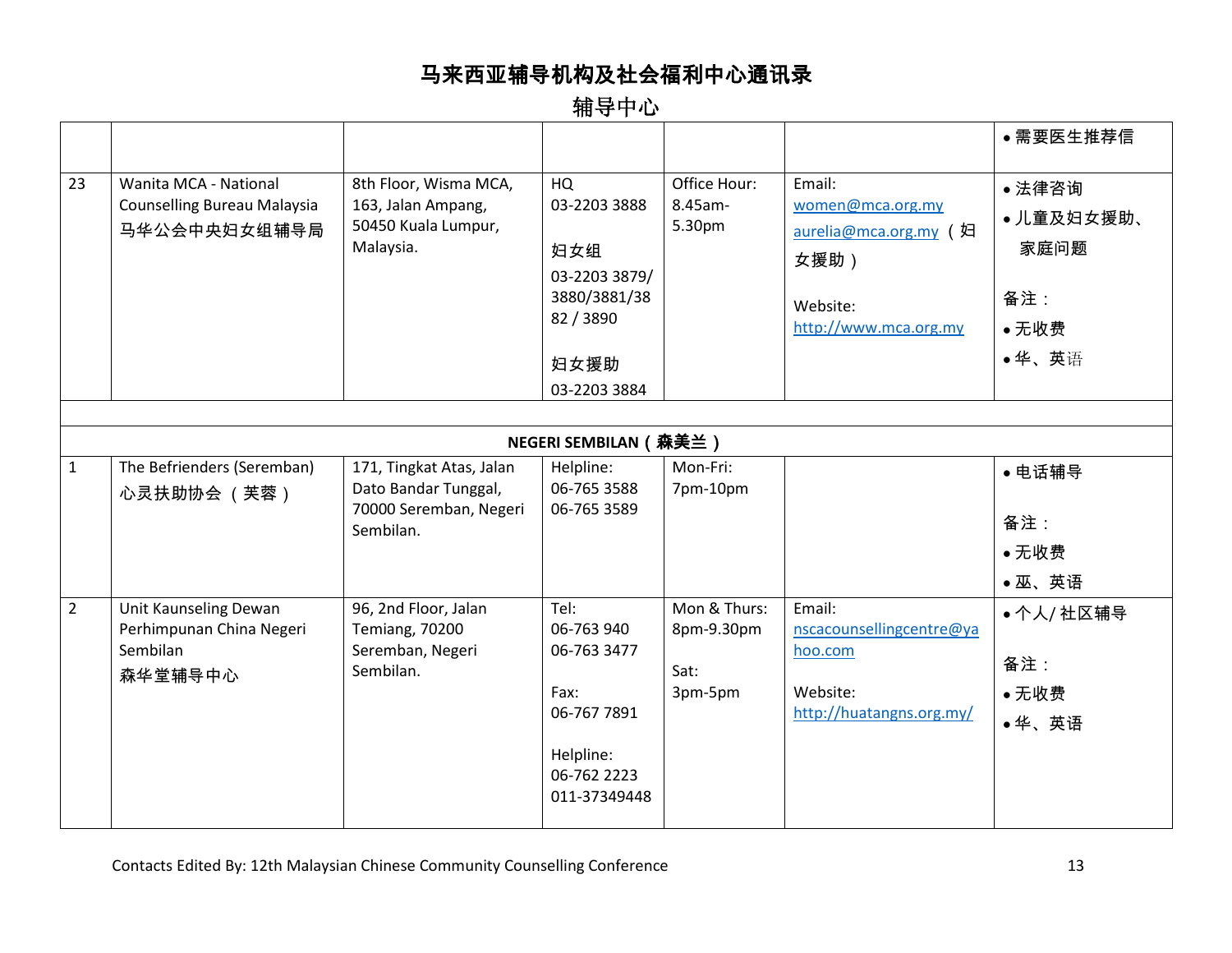| 3              | Lembaga Pembangunan<br>Wanita, Keluarga dan<br>Masyarakat Unit Kaunseling<br>Keluarga & Perkahwinan (Ibu<br>Pejabat) - LPPKN Persiaran | S2/B3, Seremban 2, 70300<br>Seremban, Negeri<br>Sembilan                                                             | Tel:<br>06-6014440<br>Fax:<br>06-6014442 | Mon-Sun<br>$9am - 8pm$ | Email:<br>penduduk@lppkn.gov.my<br>Website:<br>http://www.lppkn.gov.my                    | ●面谈辅导<br>家庭、婚姻)<br>备注:<br>各州皆有分会华、<br>巫、英语  |
|----------------|----------------------------------------------------------------------------------------------------------------------------------------|----------------------------------------------------------------------------------------------------------------------|------------------------------------------|------------------------|-------------------------------------------------------------------------------------------|---------------------------------------------|
|                |                                                                                                                                        |                                                                                                                      | MALACCA (马六甲)                            |                        |                                                                                           |                                             |
| $\mathbf{1}$   | Focus on the Family (Malaysia)<br>Sdn. Bhd. (Melaka Branch)<br>马来西亚爱家协会                                                                | Unit #27-4, Sandy Tower,<br><b>Ocean Palms</b><br>Condominium, KM 9,<br>Batang Tiga, Tanjong<br>Klang, 76400 Melaka. | Tel:<br>06-315 1258                      | Mon-Fri:<br>9am-5:30pm | Website:<br>http://family.org.my/<br>Email:<br>focusmelaka@family.org.m<br>$\overline{Y}$ | • 个人/ 社区辅导<br>备注:<br>●华、英语<br>*前往协会前请致<br>电 |
| $\overline{2}$ | The Befrienders (Melaka)<br>心灵扶助协会 (马六甲)                                                                                               | Peti Surat No. PS245,<br>Pejabat Pos Besar, 75100<br>Melaka.                                                         | Tel:<br>06-284 2500                      | Mon-Sun:<br>7pm-12am   |                                                                                           | ● 电话辅导                                      |
| 3              | Lembaga Pembangunan<br>Wanita, Keluarga dan<br>Masyarakat Unit Kaunseling<br>Keluarga & Perkahwinan (Ibu<br>Pejabat) - LPPKN           | Lot.10, 10-1, 12 & 12-1,<br>Jalan KF4, Kota Fesyen,<br>MITC, Peti Surat 38,<br>75450 Ayer Keroh,<br>Melaka           | Tel:<br>06-2325151                       | Mon-Sun<br>$9am - 8pm$ | Email:<br>penduduk@lppkn.gov.my<br>Website:<br>http://www.lppkn.gov.my                    | ●面谈辅导<br>家庭、婚 姻)<br>备注:<br>各州皆有分会华、<br>巫、英语 |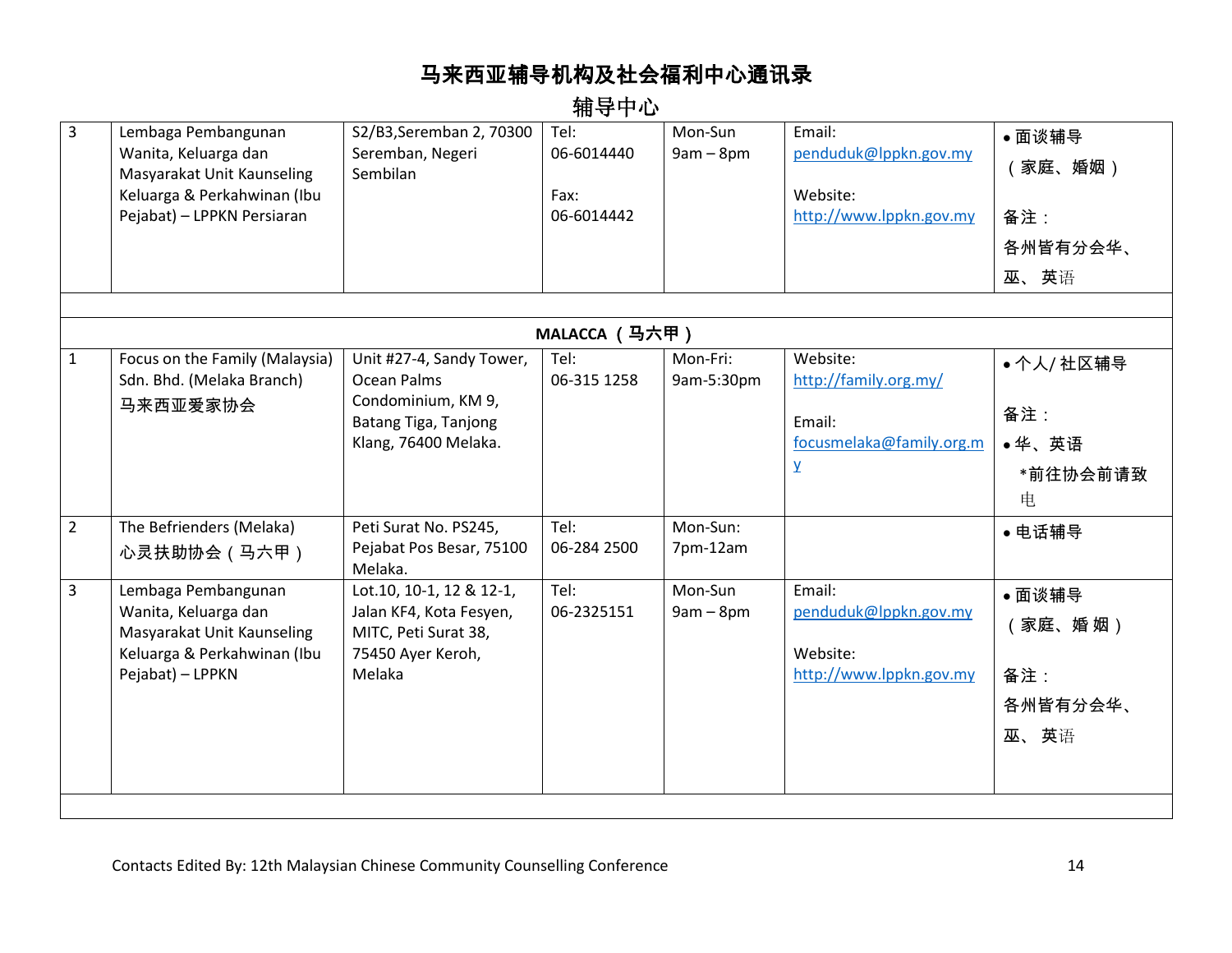|                | JOHOR (柔佛)                                                                                              |                                                                                          |                                                            |                                                 |                                                                                                                                |                                                                     |  |  |
|----------------|---------------------------------------------------------------------------------------------------------|------------------------------------------------------------------------------------------|------------------------------------------------------------|-------------------------------------------------|--------------------------------------------------------------------------------------------------------------------------------|---------------------------------------------------------------------|--|--|
| $\mathbf{1}$   | <b>Agape Counseliing Centre</b><br>Johor Bahru<br>马来西亚博爱辅导中心<br>(新山分会)                                  | 02-45, 02-47, Jalan Masai<br>Jaya1, 81750 Plentong,<br>Johor.                            | Tel:<br>07-357 9195<br>Fax:<br>07-357 9198                 | Tue-Thu<br>9am-5.30pm<br>Sat<br>8.30am-5pm      | Website:<br>http://www.agape.org.my<br>Email:<br>agapejb@gmail.com<br>Facebook:<br>www.facebook.com/agapej<br><u>b</u><br>新山博爱 | • 面谈辅导<br>• 电话辅导<br>• 婚前辅导<br>• 信件辅导<br>• 电邮辅导<br>•游戏治疗<br>• 沙箱游戏治疗 |  |  |
| $\overline{2}$ | <b>EDEN Community Services</b><br>益人社会服务中心                                                              | 11-1, Jalan Bakar Sampah,<br>86000 Kluang, Johor.                                        | Tel:<br>07-776 8618<br>Fax:<br>07-776 4618                 | 9am-5pm<br>(Booking<br>Required)                | Email:<br>edenkluang@gmail.com<br>Website:<br>www.eden.org.my                                                                  | • 家庭辅导<br>● 青少年(学业、感情)<br>• 升学辅导<br>• 中小学讲座<br>• 亲子讲座               |  |  |
| $\overline{3}$ | Persatuan Pengajian Agama<br>Buddha Kulai<br>古来佛学会佛济教育辅 导中<br>心                                         | 100, Jalan Kenanga 29/6,<br>Bandar Indahpura, 81000<br>Kulai, Johor.                     | Tel:<br>07-662 5400<br>010-660 0928<br>Fax:<br>07-662 5400 | <b>Phone Call</b><br><b>Booking</b><br>Required | Email:<br>fojipelita@gmail.com<br>Website:<br>http://kbakulai.blogspot.m<br>$\underline{v}$                                    | ●面谈辅导<br>备注:<br>• 无收费<br>●华语                                        |  |  |
| $\overline{4}$ | The Befrienders (Johor Bahru)<br>心灵扶助协会 (新山)                                                            | P.O. Box 153, Taman Sri<br>Tebrau, 80057 Johor<br>Bahru, Johor.                          | Tel:<br>07-331 2300                                        | Mon-Sun:<br>7pm-9am                             |                                                                                                                                | • 电话辅导                                                              |  |  |
| 6              | Lembaga Pembangunan<br>Wanita, Keluarga dan<br>Masyarakat UnitKaunseling<br>Keluarga & Perkahwinan (Ibu | No 29, 37, Jalan Bestari<br>1/4, Taman Nusa Bestari,<br>81300 Skudai, Johor,<br>Malaysia | Tel:<br>60 7-558 8204                                      | Mon-Sun<br>$9am - 8pm$                          | Email:<br>penduduk@lppkn.gov.my<br>Website:                                                                                    | ●面谈辅导<br>家庭、婚姻)                                                     |  |  |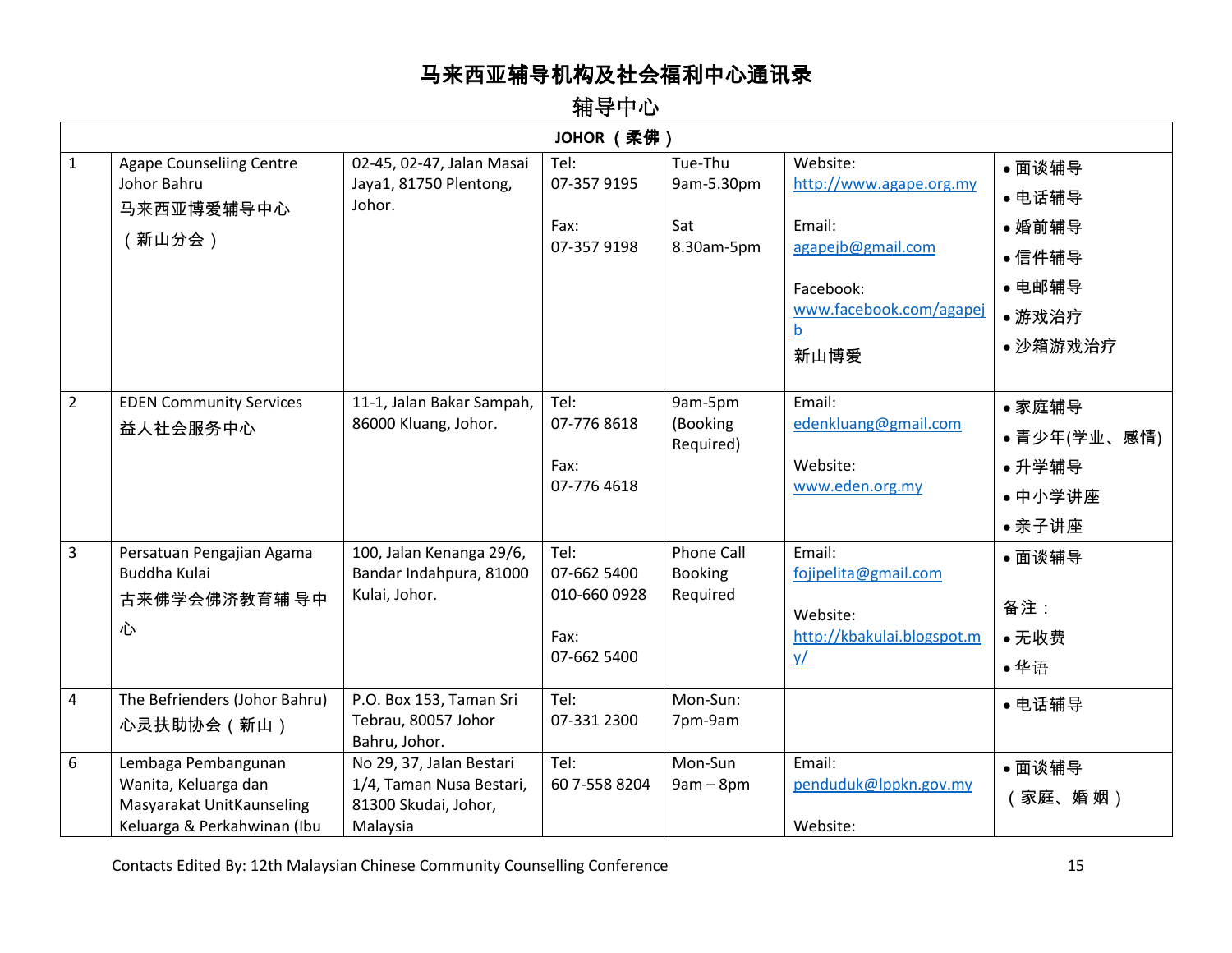辅导中心

|                | Pejabat) - LPPKN                                          |                           |                  |                     | http://www.lppkn.gov.my | 备注:       |
|----------------|-----------------------------------------------------------|---------------------------|------------------|---------------------|-------------------------|-----------|
|                |                                                           |                           |                  |                     |                         | 各州皆有分会华、  |
|                |                                                           |                           |                  |                     |                         | 巫、英语      |
|                |                                                           |                           |                  |                     |                         |           |
|                |                                                           |                           | PAHANG (彭亨)      |                     |                         |           |
| $\mathbf{1}$   | Pahang Buddhist Association                               | Lot PT 57339, Jalan Bukit | Tel:             | By                  | Website:                | ● 电话辅导    |
|                | <b>PELITA Counselling Centre</b>                          | Ubi, 25200 Kuantan,       | 09-5739643       | appointment /       | pahangbuddhist.my       | ● 面谈辅导    |
|                | 彭亨佛教会清凉咨询辅导中                                              | Pahang.                   | 09-573 9644      | Phone               | Email:                  |           |
|                | 心                                                         |                           | Fax:             | counselling         | pba@pahangbuddist.my    | 备注:       |
|                |                                                           |                           | 09-573 9645      |                     |                         |           |
|                |                                                           |                           |                  |                     |                         | • 无收费     |
|                |                                                           |                           | Helpline:        |                     |                         | ●华语       |
|                |                                                           |                           | 09-573 9660      |                     |                         |           |
| $\overline{2}$ | Lembaga Pembangunan                                       | No. 64 & 64A, Malay       | Tel:             | Mon-Thu:            | Email:                  | ● 面谈辅导    |
|                | Wanita, Keluarga dan                                      | Town, Jalan Putra Square  | 09-513 1082      | 8am-1pm             | penduduk@lppkn.gov.my   |           |
|                | Masyarakat Unit Kaunseling                                | 1, Putra Square, 25300    |                  | 2pm-5pm             |                         | 家庭、婚姻)    |
|                | Keluarga& Perkahwinan (Ibu                                | Kuantan, Pahang,          |                  |                     | Website:                |           |
|                | Pejabat) - LPPKN                                          | Malaysia                  |                  | Fri:<br>8am-12:15pm | http://www.lppkn.gov.my | 备注:       |
|                |                                                           |                           |                  | 2:45pm-5pm          |                         | ●各州皆有分会华、 |
|                |                                                           |                           |                  |                     |                         | 巫、英语      |
|                |                                                           |                           |                  |                     |                         |           |
|                |                                                           |                           | TERENGGANU (丁加奴) |                     |                         |           |
| $\mathbf{1}$   | Lembaga Pembangunan                                       | No. 21, Tingkat 1 & 2,    | Tel:             | Mon-Thu             | Email:                  | ● 面谈辅导    |
|                | Wanita, Keluarga dan                                      | Pusat Niaga Paya Keladi,  | 09-6305212       | 8am-1pm             | penduduk@lppkn.gov.my   | 家庭、婚 姻)   |
|                | Masyarakat Unit Kaunseling<br>Keluarga & Perkahwinan (Ibu | 20100 Kuala Terengganu,   | Fax:             | 2pm-5pm             | Website:                |           |
|                | Pejabat) -LPPKN                                           | Terengganu                | 09-6305216       | Fri                 | http://www.lppkn.gov.my | 备注:       |
|                |                                                           |                           |                  | 8am-1215pm          |                         |           |
|                |                                                           |                           |                  |                     |                         |           |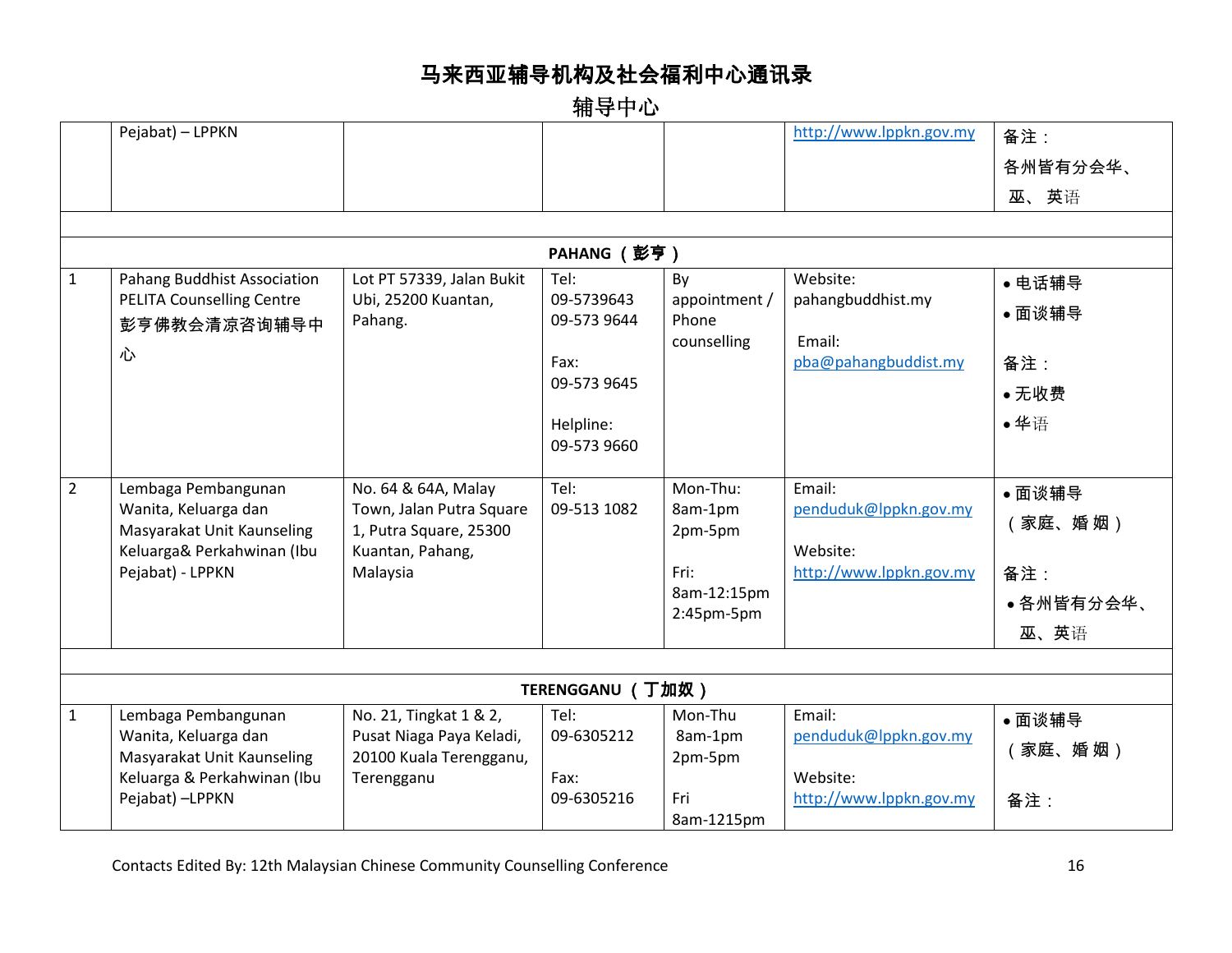|                |                                                    |                                                      |                          | 245pm-5pm               |                                 | ●各州皆有分会华、 |  |  |  |
|----------------|----------------------------------------------------|------------------------------------------------------|--------------------------|-------------------------|---------------------------------|-----------|--|--|--|
|                |                                                    |                                                      |                          |                         |                                 | 巫、英语      |  |  |  |
|                |                                                    |                                                      |                          |                         |                                 |           |  |  |  |
|                | KELANTAN (吉兰丹)                                     |                                                      |                          |                         |                                 |           |  |  |  |
| $\mathbf{1}$   | Lembaga Pembangunan                                | Lot 29 & 31, Seksyen 20,                             | Tel:                     | Mon-Thu                 | Email:                          | ●面谈辅导     |  |  |  |
|                | Wanita, Keluarga dan<br>Masyarakat Unit Kaunseling | Wakaf Siku, Jalan Sultan<br>Yahya Petra, 15700 Kota  | 09-7471848               | 8am-1pm<br>2pm-5pm      | penduduk@lppkn.gov.my           | 家庭、婚 姻)   |  |  |  |
|                | Keluarga & Perkahwinan (Ibu                        | Bharu, Kelantan.                                     | Fax:                     |                         | Website:                        |           |  |  |  |
|                | Pejabat) - LPPKN                                   |                                                      | 09-7445634               | Fri                     | http://www.lppkn.gov.my         | 备注:       |  |  |  |
|                |                                                    |                                                      |                          | 8am-1215pm<br>245pm-5pm |                                 | ●华、巫、英语   |  |  |  |
|                |                                                    |                                                      |                          |                         |                                 |           |  |  |  |
|                |                                                    |                                                      |                          |                         |                                 |           |  |  |  |
|                |                                                    |                                                      | SABAH (沙巴)               |                         |                                 |           |  |  |  |
| $\mathbf{1}$   | <b>Agape Counselling Centre</b>                    | Lot 5, Block A, 2nd Floor,                           | Tel:                     | Tue-Sat:                | Facebook:                       | • 信件辅导    |  |  |  |
|                | Malaysia (Kota Kinabalu)<br>马来西亚博爱辅导中心             | Damai Plaza 4, 88300,<br>Kota Kinabalu, Sabah.       | 088-252 357              | 8am-5pm                 | Agape Kota Kinabalu             | • 电邮辅导    |  |  |  |
|                |                                                    |                                                      | Fax:                     |                         | Email:                          | •游戏治疗     |  |  |  |
|                | 亚庇分会)                                              | 辅导信箱 P.O.Box 21503,                                  | 088-259 357              |                         | agapekk@gmail.com               | • 沙箱游戏治疗  |  |  |  |
|                |                                                    | 88772 Luyang, Sabah.                                 | Helpline:                |                         |                                 |           |  |  |  |
|                |                                                    |                                                      | 088-230 357              |                         |                                 |           |  |  |  |
|                |                                                    |                                                      |                          |                         |                                 |           |  |  |  |
| $\overline{2}$ | The Befrienders                                    | Befrienders Kota Kinabalu<br>88100, Sabah.           | Helpline:<br>088-255 788 | Mon-Sun:<br>7am-10pm    |                                 |           |  |  |  |
|                | 心灵扶助协会                                             |                                                      |                          |                         |                                 |           |  |  |  |
| 4              | Lembaga Pembangunan<br>Wanita, Keluarga dan        | Lot A-3-1 & A-3-2, Blok A,<br>Tingkat 3, Tanjung Aru | Tel:<br>088-261497       | Mon-Thu:<br>8am-1pm     | Email:<br>penduduk@lppkn.gov.my | ●面谈辅导     |  |  |  |
|                | Masyarakat Unit Kaunseling                         | Plaza, Jalan Mat Salleh,                             |                          | 2pm-5pm                 |                                 | 家庭、婚 姻)   |  |  |  |
|                | Keluarga& Perkahwinan (Ibu                         | 88100 Likas, Kota                                    | Fax:                     |                         | Website:                        |           |  |  |  |
|                | Pejabat) - LPPKN                                   | Kinabalu, Sabah, Malaysia                            | 088-252214               | Fri:                    | http://www.lppkn.gov.my         | 备注:       |  |  |  |
|                |                                                    |                                                      |                          | 8am-12:15pm             |                                 |           |  |  |  |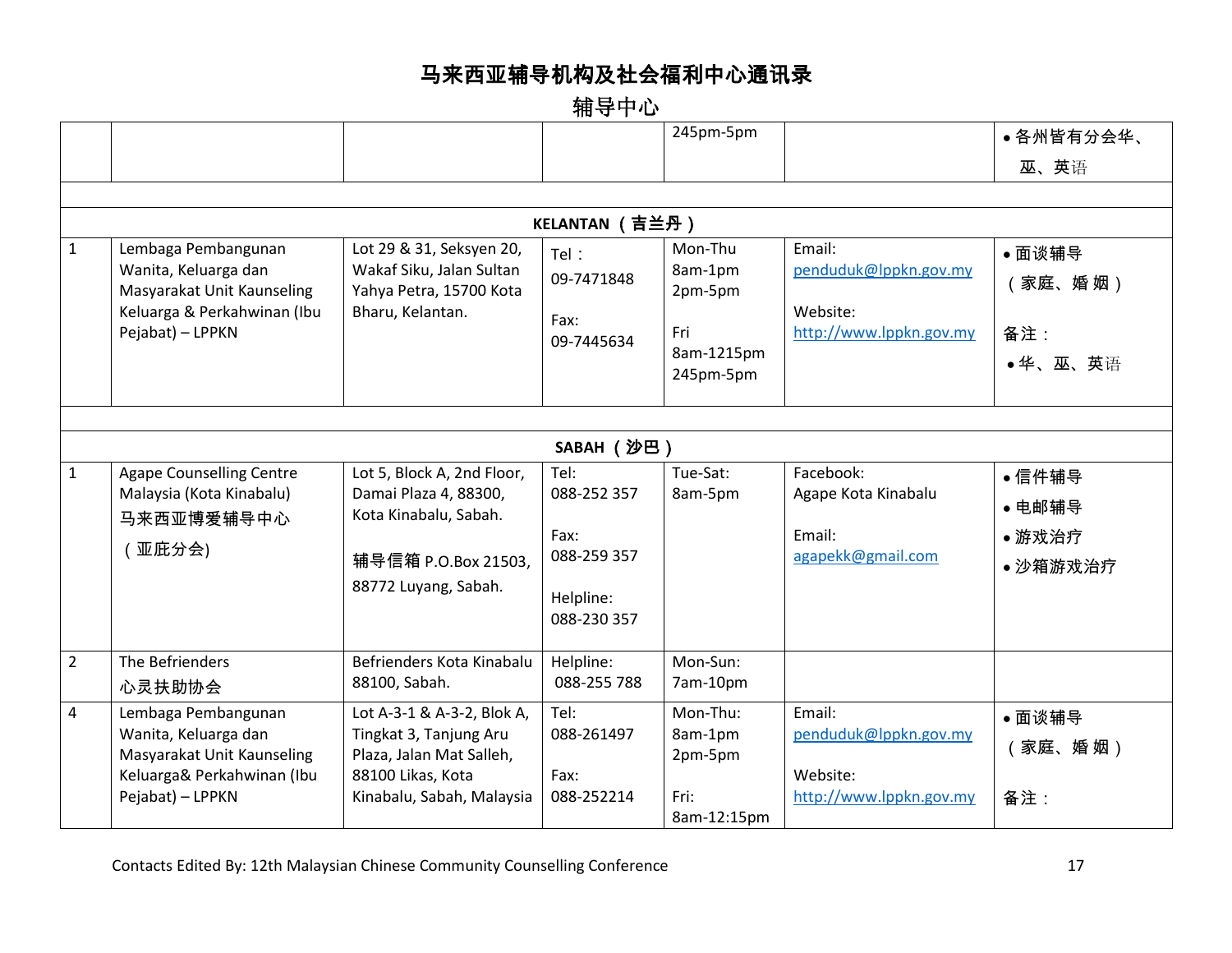|                |                                                                                         |                                                                                                                             |                                                                                                                                                                 | $2:45$ pm- $5$ pm                                                                                               |                                                                                  | ●各州皆有分会华、                       |  |  |
|----------------|-----------------------------------------------------------------------------------------|-----------------------------------------------------------------------------------------------------------------------------|-----------------------------------------------------------------------------------------------------------------------------------------------------------------|-----------------------------------------------------------------------------------------------------------------|----------------------------------------------------------------------------------|---------------------------------|--|--|
|                |                                                                                         |                                                                                                                             |                                                                                                                                                                 |                                                                                                                 |                                                                                  | 巫、英语                            |  |  |
|                |                                                                                         |                                                                                                                             |                                                                                                                                                                 |                                                                                                                 |                                                                                  |                                 |  |  |
|                | SARAWAK (砂拉越)                                                                           |                                                                                                                             |                                                                                                                                                                 |                                                                                                                 |                                                                                  |                                 |  |  |
| $\mathbf{1}$   | <b>Grace Centre</b><br>恩典中心                                                             | 1st Floor, Association of<br>Churches in Sarawak<br>(ACS), Lot 2500, Block 10,<br>Jalan Stampin, 93350<br>Kuching, Sarawak. | Tel/Fax:<br>082-258 411<br>Helpline:<br>082-256 411                                                                                                             | Tue-Fri:<br>8am-5pm<br>Sat:<br>8am-4pm<br>Phone<br>Counselling:<br>Mon-Fri<br>7:30pm-9pm                        | Email:<br>gcc tcm@hotmail.com<br>Website:<br>http://www.sarawakmetho<br>dist.org | • 社区辅导<br>备注<br>• 自由奉献<br>•无收费  |  |  |
| $\overline{2}$ | <b>Kuching Buddhist Society</b><br><b>Bodhi Counselling Centre</b><br>古晋佛教居士林菩提辅导中<br>心 | Lot 1912, Jalan<br>Laksamana Cheng Ho,<br>P.O.Box 1775, 93736<br>Kuching, Sarawak.                                          | Helpline:<br>082-256 429<br>082-256428<br><b>Face-to-Face</b><br><b>Counselling</b><br><b>Booking</b><br><b>Appointment</b><br>012-827 6722<br>/016-886<br>6377 | Phone<br><b>Counselling:</b><br>Mon & Thurs<br>7pm-9pm<br>Face-to-Face<br><b>Counselling:</b><br>Fri<br>7pm-9pm | Counselling email:<br>putifudao@gmail.com<br>Website:<br>counselling.kbs.org.my  | • 社区辅导<br>备注:<br>• 无收费<br>●华、英语 |  |  |
| $\overline{3}$ | Sincere Centre Miri<br>美里心玄中心                                                           | 15C, 1st Floor, Jalan<br>Merbau, 98000 Miri,<br>Sarawak.                                                                    | Admin:<br>085-433 359<br>Helpline:                                                                                                                              | Tue-Fri:<br>8am-12pm;<br>1:30 <sub>pm</sub><br>5:30pm                                                           | Website:<br>http://permychurch.saraw<br>akmethodist.org                          | 辅导事工<br>●面谈辅导<br>● 电话辅导         |  |  |